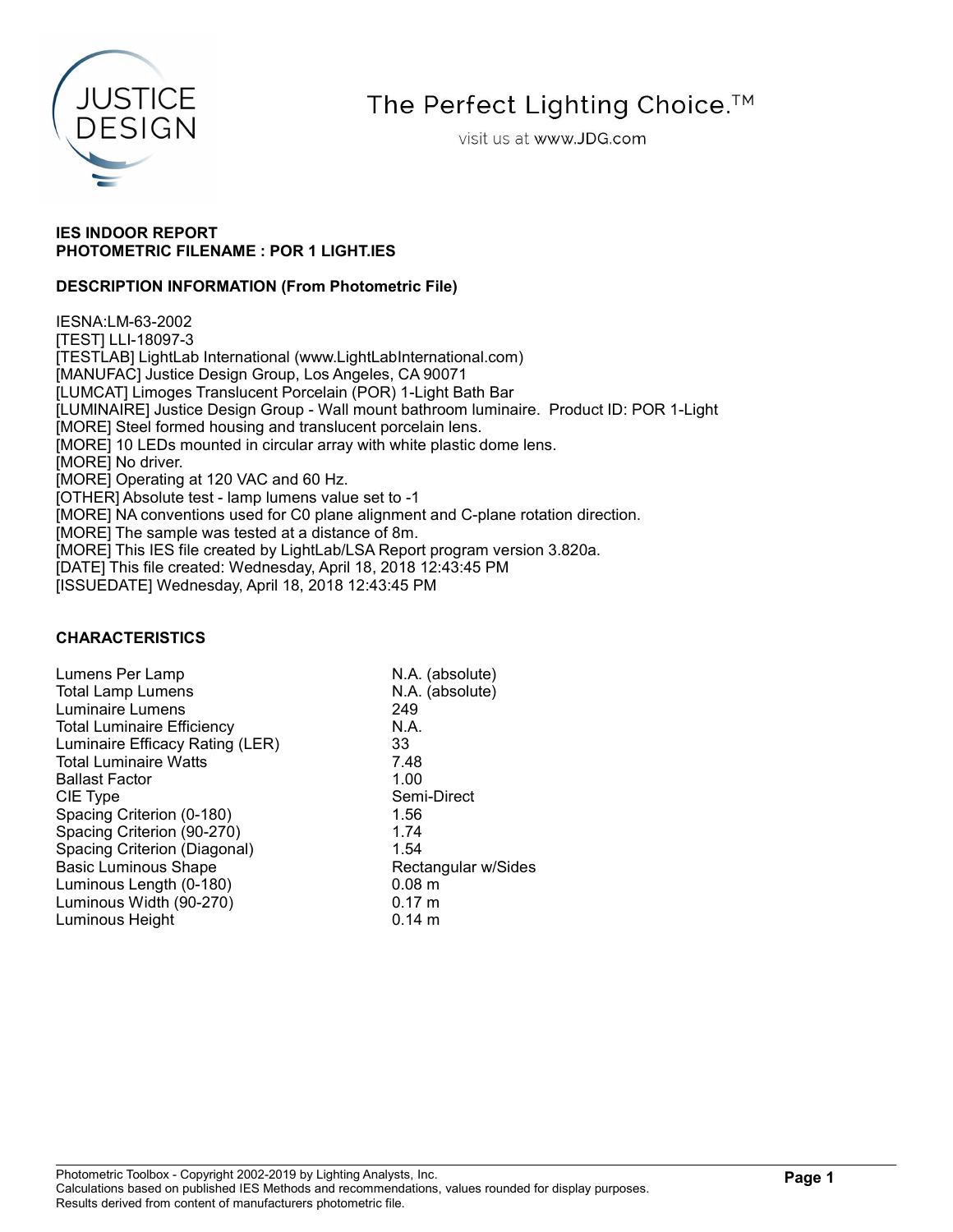# LUMINANCE DATA (cd/sq.m)

| Angle In | Average  | Average   | Average |
|----------|----------|-----------|---------|
| Degrees  | $0$ -Deg | $45$ -Deg | 90-Deg  |
| 45       | 1333     | 1273      | 2195    |
| 55       | 1124     | 984       | 1425    |
| 65       | 1006     | 836       | 1065    |
| 75       | 933      | 741       | 928     |
| 85       | 899      | 685       | 833     |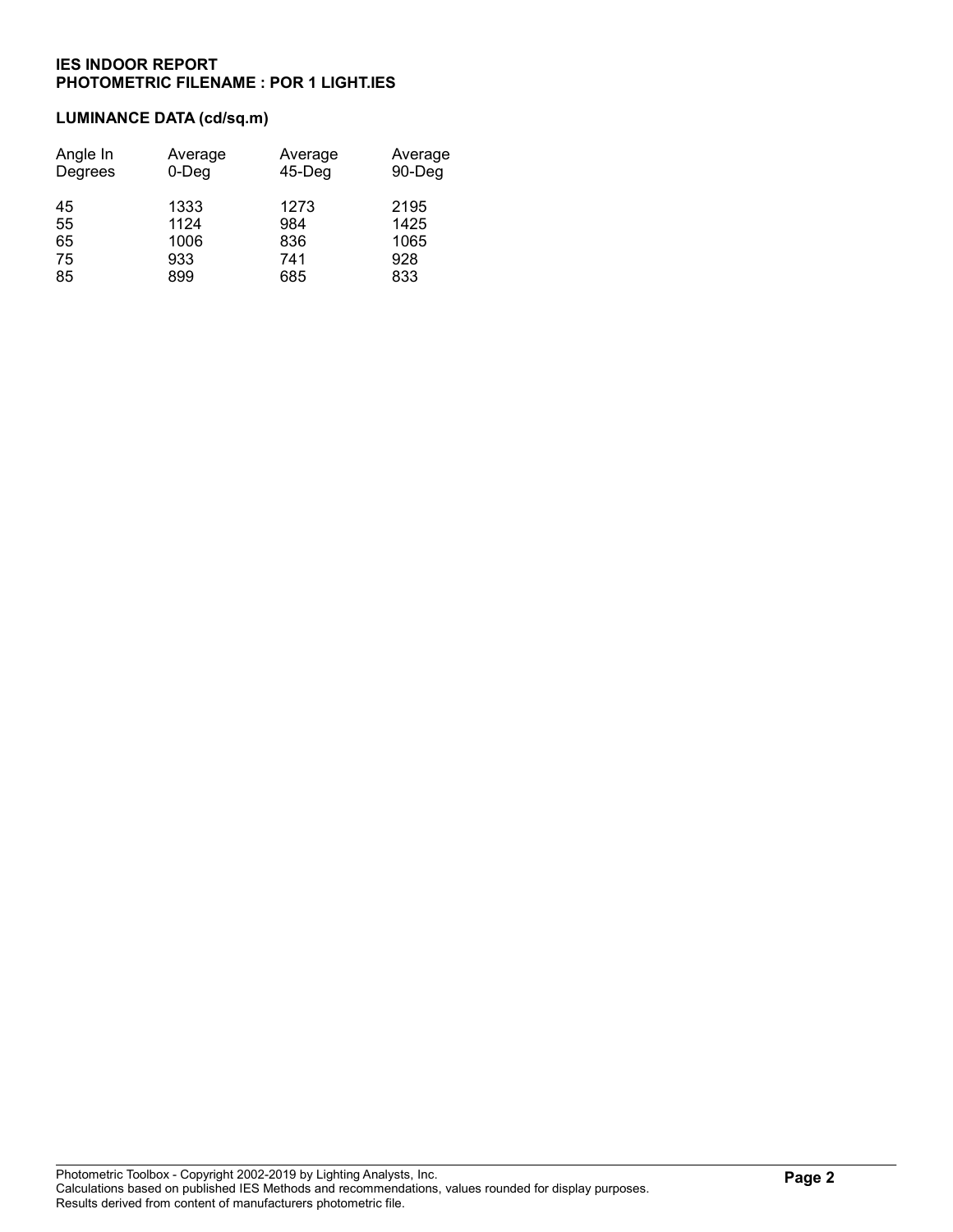#### CANDELA TABULATION

| 0.0<br>38.664<br>38.925<br>38.943<br>39.348<br>39.361<br>0.5<br>38.776<br>39.069<br>39.226<br>39.357<br>38.893<br>38.983<br>39.370<br>39.564<br>38.763<br>38.956<br>39.118<br>39.640<br>39.699<br>1.0<br>39.150<br>39.861<br>40.113<br>39.073<br>39.150<br>39.082<br>39.249<br>39.577<br>40.041<br>1.5<br>2.0<br>39.420<br>39.451<br>39.429<br>39.235<br>39.402<br>39.802<br>40.207<br>40.486<br>40.576<br>2.5<br>39.843<br>39.870<br>39.753<br>39.465<br>39.595<br>40.072<br>40.599<br>40.977<br>41.080<br>40.261<br>3.0<br>40.347<br>40.113<br>39.735<br>39.793<br>40.351<br>41.040<br>41.463<br>41.602<br>40.855<br>40.734<br>40.513<br>40.639<br>41.449<br>41.971<br>42.192<br>3.5<br>40.009<br>40.023<br>41.382<br>41.256<br>40.887<br>40.315<br>40.252<br>40.977<br>41.904<br>42.489<br>42.705<br>4.0<br>42.345<br>43.029<br>43.281<br>4.5<br>41.913<br>41.728<br>41.319<br>40.603<br>40.500<br>41.314<br>42.268<br>5.0<br>42.412<br>41.737<br>40.914<br>40.734<br>41.647<br>42.759<br>43.524<br>43.825<br>43.213<br>44.365<br>42.916<br>42.741<br>42.156<br>41.260<br>40.990<br>41.980<br>44.073<br>5.5<br>6.0<br>43.497<br>43.263<br>42.583<br>41.593<br>41.247<br>42.340<br>43.690<br>44.617<br>44.995<br>44.019<br>43.767<br>43.042<br>41.917<br>42.682<br>45.144<br>6.5<br>41.485<br>44.136<br>45.495<br>7.0<br>44.541<br>44.253<br>43.474<br>42.264<br>41.760<br>43.029<br>44.613<br>45.693<br>46.071<br>45.058<br>44.797<br>43.915<br>42.606<br>42.030<br>43.389<br>45.090<br>46.228<br>46.629<br>7.5<br>8.0<br>45.549<br>45.297<br>44.370<br>42.934<br>42.300<br>43.744<br>45.540<br>46.750<br>47.164<br>8.5<br>46.053<br>45.814<br>44.806<br>43.281<br>42.547<br>44.104<br>46.012<br>47.272<br>47.700<br>46.620<br>46.296<br>45.252<br>43.627<br>48.235<br>9.0<br>42.835<br>44.460<br>46.498<br>47.776<br>46.795<br>9.5<br>47.151<br>45.706<br>43.965<br>43.128<br>44.824<br>46.917<br>48.267<br>48.771<br>47.659<br>47.317<br>46.138<br>44.316<br>43.380<br>45.162<br>47.367<br>48.811<br>49.297<br>10.0<br>48.163<br>47.866<br>46.593<br>44.680<br>43.650<br>45.526<br>47.835<br>49.311<br>49.828<br>10.5<br>48.339<br>48.267<br>50.355<br>11.0<br>48.739<br>47.029<br>45.027<br>43.920<br>45.886<br>49.810<br>11.5<br>49.279<br>48.843<br>47.457<br>45.405<br>44.194<br>46.246<br>48.721<br>50.292<br>50.845<br>49.779<br>49.360<br>47.911<br>45.751<br>46.606<br>49.162<br>50.809<br>51.354<br>12.0<br>44.469<br>12.5<br>50.188<br>49.824<br>48.384<br>46.089<br>46.980<br>49.594<br>51.259<br>51.853<br>44.734<br>13.0<br>50.476<br>52.299<br>50.278<br>48.802<br>46.440<br>44.991<br>47.326<br>50.031<br>51.754<br>49.266<br>45.270<br>50.454<br>13.5<br>50.656<br>50.638<br>46.782<br>47.691<br>52.209<br>52.672<br>52.920<br>50.715<br>50.868<br>49.680<br>47.097<br>45.540<br>48.028<br>50.868<br>52.623<br>14.0<br>51.277<br>50.854<br>51.057<br>50.116<br>47.452<br>48.375<br>52.960<br>53.055<br>14.5<br>45.778<br>50.958<br>51.178<br>50.526<br>47.794<br>46.075<br>48.717<br>51.709<br>53.203<br>53.113<br>15.0<br>51.061<br>51.273<br>50.917<br>48.141<br>46.345<br>49.041<br>52.101<br>53.298<br>53.095<br>15.5<br>51.097<br>51.394<br>51.250<br>49.387<br>52.492<br>53.356<br>53.068<br>16.0<br>48.483<br>46.575<br>51.142<br>51.408<br>51.552<br>48.802<br>46.822<br>49.720<br>52.893<br>53.347<br>53.005<br>16.5<br>53.248<br>51.147<br>51.439<br>51.813<br>49.126<br>47.115<br>50.031<br>53.302<br>52.911<br>17.0<br>53.554<br>53.253<br>52.875<br>51.205<br>51.507<br>52.020<br>49.464<br>47.349<br>50.341<br>17.5<br>52.150<br>52.753<br>51.174<br>51.498<br>49.774<br>47.596<br>50.674<br>53.829<br>53.167<br>18.0<br>51.205<br>51.493<br>52.263<br>50.089<br>47.857<br>50.976<br>54.000<br>53.086<br>52.632<br>18.5<br>52.996<br>52.515<br>51.196<br>51.516<br>52.312<br>50.404<br>48.109<br>51.295<br>54.094<br>19.0<br>52.380<br>51.129<br>51.448<br>52.348<br>50.724<br>48.361<br>51.588<br>54.130<br>52.897<br>19.5<br>20.0<br>51.043<br>51.430<br>52.362<br>51.007<br>48.600<br>51.907<br>54.112<br>52.762<br>52.272<br>52.114<br>50.971<br>51.390<br>52.357<br>51.322<br>48.865<br>52.195<br>54.063<br>52.645<br>20.5<br>52.339<br>51.606<br>51.966<br>21.0<br>50.805<br>51.277<br>49.108<br>52.497<br>53.991<br>52.510<br>50.715<br>51.165<br>52.303<br>51.903<br>49.360<br>52.794<br>53.896<br>52.344<br>51.817<br>21.5<br>51.079<br>52.245<br>52.173<br>52.191<br>51.624<br>22.0<br>50.625<br>49.612<br>53.064<br>53.797<br>50.931<br>52.186<br>52.429<br>53.352<br>53.698<br>52.002<br>51.394<br>22.5<br>50.476<br>49.869<br>51.205<br>23.0<br>50.332<br>50.755<br>52.123<br>52.654<br>50.107<br>53.604<br>53.559<br>51.804<br>51.997<br>53.401<br>51.615<br>50.949<br>23.5<br>50.125<br>50.548<br>52.812<br>50.319<br>53.869<br>24.0<br>49.927<br>50.332<br>51.885<br>52.947<br>50.571<br>54.117<br>53.248<br>51.358<br>50.688<br>49.756<br>50.157<br>51.754<br>53.064<br>50.791<br>54.360<br>53.077<br>51.075<br>50.454<br>24.5<br>49.549<br>49.918<br>51.574<br>53.158<br>51.016<br>54.571<br>52.884<br>50.836<br>50.188<br>25.0<br>49.320<br>49.693<br>51.403<br>50.548<br>25.5<br>53.230<br>51.241<br>54.733<br>52.699<br>49.887<br>26.0<br>49.068<br>49.437<br>51.192<br>53.248<br>51.435<br>54.877<br>52.456<br>50.238<br>49.599<br>52.236<br>48.829<br>49.171<br>50.971<br>53.302<br>51.642<br>54.967<br>49.941<br>49.257<br>26.5 | 0.0    | 22.5   | 45.0   | 67.5   | 90.0   | 112.5  | 135.0  | 157.5  | 180.0  |
|--------------------------------------------------------------------------------------------------------------------------------------------------------------------------------------------------------------------------------------------------------------------------------------------------------------------------------------------------------------------------------------------------------------------------------------------------------------------------------------------------------------------------------------------------------------------------------------------------------------------------------------------------------------------------------------------------------------------------------------------------------------------------------------------------------------------------------------------------------------------------------------------------------------------------------------------------------------------------------------------------------------------------------------------------------------------------------------------------------------------------------------------------------------------------------------------------------------------------------------------------------------------------------------------------------------------------------------------------------------------------------------------------------------------------------------------------------------------------------------------------------------------------------------------------------------------------------------------------------------------------------------------------------------------------------------------------------------------------------------------------------------------------------------------------------------------------------------------------------------------------------------------------------------------------------------------------------------------------------------------------------------------------------------------------------------------------------------------------------------------------------------------------------------------------------------------------------------------------------------------------------------------------------------------------------------------------------------------------------------------------------------------------------------------------------------------------------------------------------------------------------------------------------------------------------------------------------------------------------------------------------------------------------------------------------------------------------------------------------------------------------------------------------------------------------------------------------------------------------------------------------------------------------------------------------------------------------------------------------------------------------------------------------------------------------------------------------------------------------------------------------------------------------------------------------------------------------------------------------------------------------------------------------------------------------------------------------------------------------------------------------------------------------------------------------------------------------------------------------------------------------------------------------------------------------------------------------------------------------------------------------------------------------------------------------------------------------------------------------------------------------------------------------------------------------------------------------------------------------------------------------------------------------------------------------------------------------------------------------------------------------------------------------------------------------------------------------------------------------------------------------------------------------------------------------------------------------------------------------------------------------------------------------------------------------------------------------------------------------------------------------------------------------------------------------------------------------------------------------------------------------------------------------------------------------------------------------------------------------------------------------------------------------------------------------------------------------------------------------------------------------------------------------------------------------------------------------------------------------------------------------------------------------------------------------------------------------------------------------------------------------------------------------------------------------------------------------------------------------------------------------------------------------------------------------------------------------------------------------------------------------------------------------------------------------------------------------------------------------------------------------------------|--------|--------|--------|--------|--------|--------|--------|--------|--------|
|                                                                                                                                                                                                                                                                                                                                                                                                                                                                                                                                                                                                                                                                                                                                                                                                                                                                                                                                                                                                                                                                                                                                                                                                                                                                                                                                                                                                                                                                                                                                                                                                                                                                                                                                                                                                                                                                                                                                                                                                                                                                                                                                                                                                                                                                                                                                                                                                                                                                                                                                                                                                                                                                                                                                                                                                                                                                                                                                                                                                                                                                                                                                                                                                                                                                                                                                                                                                                                                                                                                                                                                                                                                                                                                                                                                                                                                                                                                                                                                                                                                                                                                                                                                                                                                                                                                                                                                                                                                                                                                                                                                                                                                                                                                                                                                                                                                                                                                                                                                                                                                                                                                                                                                                                                                                                                                                                                                            | 39.042 | 39.042 | 39.042 | 39.042 | 39.042 | 39.042 | 39.042 | 39.042 | 39.042 |
|                                                                                                                                                                                                                                                                                                                                                                                                                                                                                                                                                                                                                                                                                                                                                                                                                                                                                                                                                                                                                                                                                                                                                                                                                                                                                                                                                                                                                                                                                                                                                                                                                                                                                                                                                                                                                                                                                                                                                                                                                                                                                                                                                                                                                                                                                                                                                                                                                                                                                                                                                                                                                                                                                                                                                                                                                                                                                                                                                                                                                                                                                                                                                                                                                                                                                                                                                                                                                                                                                                                                                                                                                                                                                                                                                                                                                                                                                                                                                                                                                                                                                                                                                                                                                                                                                                                                                                                                                                                                                                                                                                                                                                                                                                                                                                                                                                                                                                                                                                                                                                                                                                                                                                                                                                                                                                                                                                                            |        |        |        |        |        |        |        |        |        |
|                                                                                                                                                                                                                                                                                                                                                                                                                                                                                                                                                                                                                                                                                                                                                                                                                                                                                                                                                                                                                                                                                                                                                                                                                                                                                                                                                                                                                                                                                                                                                                                                                                                                                                                                                                                                                                                                                                                                                                                                                                                                                                                                                                                                                                                                                                                                                                                                                                                                                                                                                                                                                                                                                                                                                                                                                                                                                                                                                                                                                                                                                                                                                                                                                                                                                                                                                                                                                                                                                                                                                                                                                                                                                                                                                                                                                                                                                                                                                                                                                                                                                                                                                                                                                                                                                                                                                                                                                                                                                                                                                                                                                                                                                                                                                                                                                                                                                                                                                                                                                                                                                                                                                                                                                                                                                                                                                                                            |        |        |        |        |        |        |        |        |        |
|                                                                                                                                                                                                                                                                                                                                                                                                                                                                                                                                                                                                                                                                                                                                                                                                                                                                                                                                                                                                                                                                                                                                                                                                                                                                                                                                                                                                                                                                                                                                                                                                                                                                                                                                                                                                                                                                                                                                                                                                                                                                                                                                                                                                                                                                                                                                                                                                                                                                                                                                                                                                                                                                                                                                                                                                                                                                                                                                                                                                                                                                                                                                                                                                                                                                                                                                                                                                                                                                                                                                                                                                                                                                                                                                                                                                                                                                                                                                                                                                                                                                                                                                                                                                                                                                                                                                                                                                                                                                                                                                                                                                                                                                                                                                                                                                                                                                                                                                                                                                                                                                                                                                                                                                                                                                                                                                                                                            |        |        |        |        |        |        |        |        |        |
|                                                                                                                                                                                                                                                                                                                                                                                                                                                                                                                                                                                                                                                                                                                                                                                                                                                                                                                                                                                                                                                                                                                                                                                                                                                                                                                                                                                                                                                                                                                                                                                                                                                                                                                                                                                                                                                                                                                                                                                                                                                                                                                                                                                                                                                                                                                                                                                                                                                                                                                                                                                                                                                                                                                                                                                                                                                                                                                                                                                                                                                                                                                                                                                                                                                                                                                                                                                                                                                                                                                                                                                                                                                                                                                                                                                                                                                                                                                                                                                                                                                                                                                                                                                                                                                                                                                                                                                                                                                                                                                                                                                                                                                                                                                                                                                                                                                                                                                                                                                                                                                                                                                                                                                                                                                                                                                                                                                            |        |        |        |        |        |        |        |        |        |
|                                                                                                                                                                                                                                                                                                                                                                                                                                                                                                                                                                                                                                                                                                                                                                                                                                                                                                                                                                                                                                                                                                                                                                                                                                                                                                                                                                                                                                                                                                                                                                                                                                                                                                                                                                                                                                                                                                                                                                                                                                                                                                                                                                                                                                                                                                                                                                                                                                                                                                                                                                                                                                                                                                                                                                                                                                                                                                                                                                                                                                                                                                                                                                                                                                                                                                                                                                                                                                                                                                                                                                                                                                                                                                                                                                                                                                                                                                                                                                                                                                                                                                                                                                                                                                                                                                                                                                                                                                                                                                                                                                                                                                                                                                                                                                                                                                                                                                                                                                                                                                                                                                                                                                                                                                                                                                                                                                                            |        |        |        |        |        |        |        |        |        |
|                                                                                                                                                                                                                                                                                                                                                                                                                                                                                                                                                                                                                                                                                                                                                                                                                                                                                                                                                                                                                                                                                                                                                                                                                                                                                                                                                                                                                                                                                                                                                                                                                                                                                                                                                                                                                                                                                                                                                                                                                                                                                                                                                                                                                                                                                                                                                                                                                                                                                                                                                                                                                                                                                                                                                                                                                                                                                                                                                                                                                                                                                                                                                                                                                                                                                                                                                                                                                                                                                                                                                                                                                                                                                                                                                                                                                                                                                                                                                                                                                                                                                                                                                                                                                                                                                                                                                                                                                                                                                                                                                                                                                                                                                                                                                                                                                                                                                                                                                                                                                                                                                                                                                                                                                                                                                                                                                                                            |        |        |        |        |        |        |        |        |        |
|                                                                                                                                                                                                                                                                                                                                                                                                                                                                                                                                                                                                                                                                                                                                                                                                                                                                                                                                                                                                                                                                                                                                                                                                                                                                                                                                                                                                                                                                                                                                                                                                                                                                                                                                                                                                                                                                                                                                                                                                                                                                                                                                                                                                                                                                                                                                                                                                                                                                                                                                                                                                                                                                                                                                                                                                                                                                                                                                                                                                                                                                                                                                                                                                                                                                                                                                                                                                                                                                                                                                                                                                                                                                                                                                                                                                                                                                                                                                                                                                                                                                                                                                                                                                                                                                                                                                                                                                                                                                                                                                                                                                                                                                                                                                                                                                                                                                                                                                                                                                                                                                                                                                                                                                                                                                                                                                                                                            |        |        |        |        |        |        |        |        |        |
|                                                                                                                                                                                                                                                                                                                                                                                                                                                                                                                                                                                                                                                                                                                                                                                                                                                                                                                                                                                                                                                                                                                                                                                                                                                                                                                                                                                                                                                                                                                                                                                                                                                                                                                                                                                                                                                                                                                                                                                                                                                                                                                                                                                                                                                                                                                                                                                                                                                                                                                                                                                                                                                                                                                                                                                                                                                                                                                                                                                                                                                                                                                                                                                                                                                                                                                                                                                                                                                                                                                                                                                                                                                                                                                                                                                                                                                                                                                                                                                                                                                                                                                                                                                                                                                                                                                                                                                                                                                                                                                                                                                                                                                                                                                                                                                                                                                                                                                                                                                                                                                                                                                                                                                                                                                                                                                                                                                            |        |        |        |        |        |        |        |        |        |
|                                                                                                                                                                                                                                                                                                                                                                                                                                                                                                                                                                                                                                                                                                                                                                                                                                                                                                                                                                                                                                                                                                                                                                                                                                                                                                                                                                                                                                                                                                                                                                                                                                                                                                                                                                                                                                                                                                                                                                                                                                                                                                                                                                                                                                                                                                                                                                                                                                                                                                                                                                                                                                                                                                                                                                                                                                                                                                                                                                                                                                                                                                                                                                                                                                                                                                                                                                                                                                                                                                                                                                                                                                                                                                                                                                                                                                                                                                                                                                                                                                                                                                                                                                                                                                                                                                                                                                                                                                                                                                                                                                                                                                                                                                                                                                                                                                                                                                                                                                                                                                                                                                                                                                                                                                                                                                                                                                                            |        |        |        |        |        |        |        |        |        |
|                                                                                                                                                                                                                                                                                                                                                                                                                                                                                                                                                                                                                                                                                                                                                                                                                                                                                                                                                                                                                                                                                                                                                                                                                                                                                                                                                                                                                                                                                                                                                                                                                                                                                                                                                                                                                                                                                                                                                                                                                                                                                                                                                                                                                                                                                                                                                                                                                                                                                                                                                                                                                                                                                                                                                                                                                                                                                                                                                                                                                                                                                                                                                                                                                                                                                                                                                                                                                                                                                                                                                                                                                                                                                                                                                                                                                                                                                                                                                                                                                                                                                                                                                                                                                                                                                                                                                                                                                                                                                                                                                                                                                                                                                                                                                                                                                                                                                                                                                                                                                                                                                                                                                                                                                                                                                                                                                                                            |        |        |        |        |        |        |        |        |        |
|                                                                                                                                                                                                                                                                                                                                                                                                                                                                                                                                                                                                                                                                                                                                                                                                                                                                                                                                                                                                                                                                                                                                                                                                                                                                                                                                                                                                                                                                                                                                                                                                                                                                                                                                                                                                                                                                                                                                                                                                                                                                                                                                                                                                                                                                                                                                                                                                                                                                                                                                                                                                                                                                                                                                                                                                                                                                                                                                                                                                                                                                                                                                                                                                                                                                                                                                                                                                                                                                                                                                                                                                                                                                                                                                                                                                                                                                                                                                                                                                                                                                                                                                                                                                                                                                                                                                                                                                                                                                                                                                                                                                                                                                                                                                                                                                                                                                                                                                                                                                                                                                                                                                                                                                                                                                                                                                                                                            |        |        |        |        |        |        |        |        |        |
|                                                                                                                                                                                                                                                                                                                                                                                                                                                                                                                                                                                                                                                                                                                                                                                                                                                                                                                                                                                                                                                                                                                                                                                                                                                                                                                                                                                                                                                                                                                                                                                                                                                                                                                                                                                                                                                                                                                                                                                                                                                                                                                                                                                                                                                                                                                                                                                                                                                                                                                                                                                                                                                                                                                                                                                                                                                                                                                                                                                                                                                                                                                                                                                                                                                                                                                                                                                                                                                                                                                                                                                                                                                                                                                                                                                                                                                                                                                                                                                                                                                                                                                                                                                                                                                                                                                                                                                                                                                                                                                                                                                                                                                                                                                                                                                                                                                                                                                                                                                                                                                                                                                                                                                                                                                                                                                                                                                            |        |        |        |        |        |        |        |        |        |
|                                                                                                                                                                                                                                                                                                                                                                                                                                                                                                                                                                                                                                                                                                                                                                                                                                                                                                                                                                                                                                                                                                                                                                                                                                                                                                                                                                                                                                                                                                                                                                                                                                                                                                                                                                                                                                                                                                                                                                                                                                                                                                                                                                                                                                                                                                                                                                                                                                                                                                                                                                                                                                                                                                                                                                                                                                                                                                                                                                                                                                                                                                                                                                                                                                                                                                                                                                                                                                                                                                                                                                                                                                                                                                                                                                                                                                                                                                                                                                                                                                                                                                                                                                                                                                                                                                                                                                                                                                                                                                                                                                                                                                                                                                                                                                                                                                                                                                                                                                                                                                                                                                                                                                                                                                                                                                                                                                                            |        |        |        |        |        |        |        |        |        |
|                                                                                                                                                                                                                                                                                                                                                                                                                                                                                                                                                                                                                                                                                                                                                                                                                                                                                                                                                                                                                                                                                                                                                                                                                                                                                                                                                                                                                                                                                                                                                                                                                                                                                                                                                                                                                                                                                                                                                                                                                                                                                                                                                                                                                                                                                                                                                                                                                                                                                                                                                                                                                                                                                                                                                                                                                                                                                                                                                                                                                                                                                                                                                                                                                                                                                                                                                                                                                                                                                                                                                                                                                                                                                                                                                                                                                                                                                                                                                                                                                                                                                                                                                                                                                                                                                                                                                                                                                                                                                                                                                                                                                                                                                                                                                                                                                                                                                                                                                                                                                                                                                                                                                                                                                                                                                                                                                                                            |        |        |        |        |        |        |        |        |        |
|                                                                                                                                                                                                                                                                                                                                                                                                                                                                                                                                                                                                                                                                                                                                                                                                                                                                                                                                                                                                                                                                                                                                                                                                                                                                                                                                                                                                                                                                                                                                                                                                                                                                                                                                                                                                                                                                                                                                                                                                                                                                                                                                                                                                                                                                                                                                                                                                                                                                                                                                                                                                                                                                                                                                                                                                                                                                                                                                                                                                                                                                                                                                                                                                                                                                                                                                                                                                                                                                                                                                                                                                                                                                                                                                                                                                                                                                                                                                                                                                                                                                                                                                                                                                                                                                                                                                                                                                                                                                                                                                                                                                                                                                                                                                                                                                                                                                                                                                                                                                                                                                                                                                                                                                                                                                                                                                                                                            |        |        |        |        |        |        |        |        |        |
|                                                                                                                                                                                                                                                                                                                                                                                                                                                                                                                                                                                                                                                                                                                                                                                                                                                                                                                                                                                                                                                                                                                                                                                                                                                                                                                                                                                                                                                                                                                                                                                                                                                                                                                                                                                                                                                                                                                                                                                                                                                                                                                                                                                                                                                                                                                                                                                                                                                                                                                                                                                                                                                                                                                                                                                                                                                                                                                                                                                                                                                                                                                                                                                                                                                                                                                                                                                                                                                                                                                                                                                                                                                                                                                                                                                                                                                                                                                                                                                                                                                                                                                                                                                                                                                                                                                                                                                                                                                                                                                                                                                                                                                                                                                                                                                                                                                                                                                                                                                                                                                                                                                                                                                                                                                                                                                                                                                            |        |        |        |        |        |        |        |        |        |
|                                                                                                                                                                                                                                                                                                                                                                                                                                                                                                                                                                                                                                                                                                                                                                                                                                                                                                                                                                                                                                                                                                                                                                                                                                                                                                                                                                                                                                                                                                                                                                                                                                                                                                                                                                                                                                                                                                                                                                                                                                                                                                                                                                                                                                                                                                                                                                                                                                                                                                                                                                                                                                                                                                                                                                                                                                                                                                                                                                                                                                                                                                                                                                                                                                                                                                                                                                                                                                                                                                                                                                                                                                                                                                                                                                                                                                                                                                                                                                                                                                                                                                                                                                                                                                                                                                                                                                                                                                                                                                                                                                                                                                                                                                                                                                                                                                                                                                                                                                                                                                                                                                                                                                                                                                                                                                                                                                                            |        |        |        |        |        |        |        |        |        |
|                                                                                                                                                                                                                                                                                                                                                                                                                                                                                                                                                                                                                                                                                                                                                                                                                                                                                                                                                                                                                                                                                                                                                                                                                                                                                                                                                                                                                                                                                                                                                                                                                                                                                                                                                                                                                                                                                                                                                                                                                                                                                                                                                                                                                                                                                                                                                                                                                                                                                                                                                                                                                                                                                                                                                                                                                                                                                                                                                                                                                                                                                                                                                                                                                                                                                                                                                                                                                                                                                                                                                                                                                                                                                                                                                                                                                                                                                                                                                                                                                                                                                                                                                                                                                                                                                                                                                                                                                                                                                                                                                                                                                                                                                                                                                                                                                                                                                                                                                                                                                                                                                                                                                                                                                                                                                                                                                                                            |        |        |        |        |        |        |        |        |        |
|                                                                                                                                                                                                                                                                                                                                                                                                                                                                                                                                                                                                                                                                                                                                                                                                                                                                                                                                                                                                                                                                                                                                                                                                                                                                                                                                                                                                                                                                                                                                                                                                                                                                                                                                                                                                                                                                                                                                                                                                                                                                                                                                                                                                                                                                                                                                                                                                                                                                                                                                                                                                                                                                                                                                                                                                                                                                                                                                                                                                                                                                                                                                                                                                                                                                                                                                                                                                                                                                                                                                                                                                                                                                                                                                                                                                                                                                                                                                                                                                                                                                                                                                                                                                                                                                                                                                                                                                                                                                                                                                                                                                                                                                                                                                                                                                                                                                                                                                                                                                                                                                                                                                                                                                                                                                                                                                                                                            |        |        |        |        |        |        |        |        |        |
|                                                                                                                                                                                                                                                                                                                                                                                                                                                                                                                                                                                                                                                                                                                                                                                                                                                                                                                                                                                                                                                                                                                                                                                                                                                                                                                                                                                                                                                                                                                                                                                                                                                                                                                                                                                                                                                                                                                                                                                                                                                                                                                                                                                                                                                                                                                                                                                                                                                                                                                                                                                                                                                                                                                                                                                                                                                                                                                                                                                                                                                                                                                                                                                                                                                                                                                                                                                                                                                                                                                                                                                                                                                                                                                                                                                                                                                                                                                                                                                                                                                                                                                                                                                                                                                                                                                                                                                                                                                                                                                                                                                                                                                                                                                                                                                                                                                                                                                                                                                                                                                                                                                                                                                                                                                                                                                                                                                            |        |        |        |        |        |        |        |        |        |
|                                                                                                                                                                                                                                                                                                                                                                                                                                                                                                                                                                                                                                                                                                                                                                                                                                                                                                                                                                                                                                                                                                                                                                                                                                                                                                                                                                                                                                                                                                                                                                                                                                                                                                                                                                                                                                                                                                                                                                                                                                                                                                                                                                                                                                                                                                                                                                                                                                                                                                                                                                                                                                                                                                                                                                                                                                                                                                                                                                                                                                                                                                                                                                                                                                                                                                                                                                                                                                                                                                                                                                                                                                                                                                                                                                                                                                                                                                                                                                                                                                                                                                                                                                                                                                                                                                                                                                                                                                                                                                                                                                                                                                                                                                                                                                                                                                                                                                                                                                                                                                                                                                                                                                                                                                                                                                                                                                                            |        |        |        |        |        |        |        |        |        |
|                                                                                                                                                                                                                                                                                                                                                                                                                                                                                                                                                                                                                                                                                                                                                                                                                                                                                                                                                                                                                                                                                                                                                                                                                                                                                                                                                                                                                                                                                                                                                                                                                                                                                                                                                                                                                                                                                                                                                                                                                                                                                                                                                                                                                                                                                                                                                                                                                                                                                                                                                                                                                                                                                                                                                                                                                                                                                                                                                                                                                                                                                                                                                                                                                                                                                                                                                                                                                                                                                                                                                                                                                                                                                                                                                                                                                                                                                                                                                                                                                                                                                                                                                                                                                                                                                                                                                                                                                                                                                                                                                                                                                                                                                                                                                                                                                                                                                                                                                                                                                                                                                                                                                                                                                                                                                                                                                                                            |        |        |        |        |        |        |        |        |        |
|                                                                                                                                                                                                                                                                                                                                                                                                                                                                                                                                                                                                                                                                                                                                                                                                                                                                                                                                                                                                                                                                                                                                                                                                                                                                                                                                                                                                                                                                                                                                                                                                                                                                                                                                                                                                                                                                                                                                                                                                                                                                                                                                                                                                                                                                                                                                                                                                                                                                                                                                                                                                                                                                                                                                                                                                                                                                                                                                                                                                                                                                                                                                                                                                                                                                                                                                                                                                                                                                                                                                                                                                                                                                                                                                                                                                                                                                                                                                                                                                                                                                                                                                                                                                                                                                                                                                                                                                                                                                                                                                                                                                                                                                                                                                                                                                                                                                                                                                                                                                                                                                                                                                                                                                                                                                                                                                                                                            |        |        |        |        |        |        |        |        |        |
|                                                                                                                                                                                                                                                                                                                                                                                                                                                                                                                                                                                                                                                                                                                                                                                                                                                                                                                                                                                                                                                                                                                                                                                                                                                                                                                                                                                                                                                                                                                                                                                                                                                                                                                                                                                                                                                                                                                                                                                                                                                                                                                                                                                                                                                                                                                                                                                                                                                                                                                                                                                                                                                                                                                                                                                                                                                                                                                                                                                                                                                                                                                                                                                                                                                                                                                                                                                                                                                                                                                                                                                                                                                                                                                                                                                                                                                                                                                                                                                                                                                                                                                                                                                                                                                                                                                                                                                                                                                                                                                                                                                                                                                                                                                                                                                                                                                                                                                                                                                                                                                                                                                                                                                                                                                                                                                                                                                            |        |        |        |        |        |        |        |        |        |
|                                                                                                                                                                                                                                                                                                                                                                                                                                                                                                                                                                                                                                                                                                                                                                                                                                                                                                                                                                                                                                                                                                                                                                                                                                                                                                                                                                                                                                                                                                                                                                                                                                                                                                                                                                                                                                                                                                                                                                                                                                                                                                                                                                                                                                                                                                                                                                                                                                                                                                                                                                                                                                                                                                                                                                                                                                                                                                                                                                                                                                                                                                                                                                                                                                                                                                                                                                                                                                                                                                                                                                                                                                                                                                                                                                                                                                                                                                                                                                                                                                                                                                                                                                                                                                                                                                                                                                                                                                                                                                                                                                                                                                                                                                                                                                                                                                                                                                                                                                                                                                                                                                                                                                                                                                                                                                                                                                                            |        |        |        |        |        |        |        |        |        |
|                                                                                                                                                                                                                                                                                                                                                                                                                                                                                                                                                                                                                                                                                                                                                                                                                                                                                                                                                                                                                                                                                                                                                                                                                                                                                                                                                                                                                                                                                                                                                                                                                                                                                                                                                                                                                                                                                                                                                                                                                                                                                                                                                                                                                                                                                                                                                                                                                                                                                                                                                                                                                                                                                                                                                                                                                                                                                                                                                                                                                                                                                                                                                                                                                                                                                                                                                                                                                                                                                                                                                                                                                                                                                                                                                                                                                                                                                                                                                                                                                                                                                                                                                                                                                                                                                                                                                                                                                                                                                                                                                                                                                                                                                                                                                                                                                                                                                                                                                                                                                                                                                                                                                                                                                                                                                                                                                                                            |        |        |        |        |        |        |        |        |        |
|                                                                                                                                                                                                                                                                                                                                                                                                                                                                                                                                                                                                                                                                                                                                                                                                                                                                                                                                                                                                                                                                                                                                                                                                                                                                                                                                                                                                                                                                                                                                                                                                                                                                                                                                                                                                                                                                                                                                                                                                                                                                                                                                                                                                                                                                                                                                                                                                                                                                                                                                                                                                                                                                                                                                                                                                                                                                                                                                                                                                                                                                                                                                                                                                                                                                                                                                                                                                                                                                                                                                                                                                                                                                                                                                                                                                                                                                                                                                                                                                                                                                                                                                                                                                                                                                                                                                                                                                                                                                                                                                                                                                                                                                                                                                                                                                                                                                                                                                                                                                                                                                                                                                                                                                                                                                                                                                                                                            |        |        |        |        |        |        |        |        |        |
|                                                                                                                                                                                                                                                                                                                                                                                                                                                                                                                                                                                                                                                                                                                                                                                                                                                                                                                                                                                                                                                                                                                                                                                                                                                                                                                                                                                                                                                                                                                                                                                                                                                                                                                                                                                                                                                                                                                                                                                                                                                                                                                                                                                                                                                                                                                                                                                                                                                                                                                                                                                                                                                                                                                                                                                                                                                                                                                                                                                                                                                                                                                                                                                                                                                                                                                                                                                                                                                                                                                                                                                                                                                                                                                                                                                                                                                                                                                                                                                                                                                                                                                                                                                                                                                                                                                                                                                                                                                                                                                                                                                                                                                                                                                                                                                                                                                                                                                                                                                                                                                                                                                                                                                                                                                                                                                                                                                            |        |        |        |        |        |        |        |        |        |
|                                                                                                                                                                                                                                                                                                                                                                                                                                                                                                                                                                                                                                                                                                                                                                                                                                                                                                                                                                                                                                                                                                                                                                                                                                                                                                                                                                                                                                                                                                                                                                                                                                                                                                                                                                                                                                                                                                                                                                                                                                                                                                                                                                                                                                                                                                                                                                                                                                                                                                                                                                                                                                                                                                                                                                                                                                                                                                                                                                                                                                                                                                                                                                                                                                                                                                                                                                                                                                                                                                                                                                                                                                                                                                                                                                                                                                                                                                                                                                                                                                                                                                                                                                                                                                                                                                                                                                                                                                                                                                                                                                                                                                                                                                                                                                                                                                                                                                                                                                                                                                                                                                                                                                                                                                                                                                                                                                                            |        |        |        |        |        |        |        |        |        |
|                                                                                                                                                                                                                                                                                                                                                                                                                                                                                                                                                                                                                                                                                                                                                                                                                                                                                                                                                                                                                                                                                                                                                                                                                                                                                                                                                                                                                                                                                                                                                                                                                                                                                                                                                                                                                                                                                                                                                                                                                                                                                                                                                                                                                                                                                                                                                                                                                                                                                                                                                                                                                                                                                                                                                                                                                                                                                                                                                                                                                                                                                                                                                                                                                                                                                                                                                                                                                                                                                                                                                                                                                                                                                                                                                                                                                                                                                                                                                                                                                                                                                                                                                                                                                                                                                                                                                                                                                                                                                                                                                                                                                                                                                                                                                                                                                                                                                                                                                                                                                                                                                                                                                                                                                                                                                                                                                                                            |        |        |        |        |        |        |        |        |        |
|                                                                                                                                                                                                                                                                                                                                                                                                                                                                                                                                                                                                                                                                                                                                                                                                                                                                                                                                                                                                                                                                                                                                                                                                                                                                                                                                                                                                                                                                                                                                                                                                                                                                                                                                                                                                                                                                                                                                                                                                                                                                                                                                                                                                                                                                                                                                                                                                                                                                                                                                                                                                                                                                                                                                                                                                                                                                                                                                                                                                                                                                                                                                                                                                                                                                                                                                                                                                                                                                                                                                                                                                                                                                                                                                                                                                                                                                                                                                                                                                                                                                                                                                                                                                                                                                                                                                                                                                                                                                                                                                                                                                                                                                                                                                                                                                                                                                                                                                                                                                                                                                                                                                                                                                                                                                                                                                                                                            |        |        |        |        |        |        |        |        |        |
|                                                                                                                                                                                                                                                                                                                                                                                                                                                                                                                                                                                                                                                                                                                                                                                                                                                                                                                                                                                                                                                                                                                                                                                                                                                                                                                                                                                                                                                                                                                                                                                                                                                                                                                                                                                                                                                                                                                                                                                                                                                                                                                                                                                                                                                                                                                                                                                                                                                                                                                                                                                                                                                                                                                                                                                                                                                                                                                                                                                                                                                                                                                                                                                                                                                                                                                                                                                                                                                                                                                                                                                                                                                                                                                                                                                                                                                                                                                                                                                                                                                                                                                                                                                                                                                                                                                                                                                                                                                                                                                                                                                                                                                                                                                                                                                                                                                                                                                                                                                                                                                                                                                                                                                                                                                                                                                                                                                            |        |        |        |        |        |        |        |        |        |
|                                                                                                                                                                                                                                                                                                                                                                                                                                                                                                                                                                                                                                                                                                                                                                                                                                                                                                                                                                                                                                                                                                                                                                                                                                                                                                                                                                                                                                                                                                                                                                                                                                                                                                                                                                                                                                                                                                                                                                                                                                                                                                                                                                                                                                                                                                                                                                                                                                                                                                                                                                                                                                                                                                                                                                                                                                                                                                                                                                                                                                                                                                                                                                                                                                                                                                                                                                                                                                                                                                                                                                                                                                                                                                                                                                                                                                                                                                                                                                                                                                                                                                                                                                                                                                                                                                                                                                                                                                                                                                                                                                                                                                                                                                                                                                                                                                                                                                                                                                                                                                                                                                                                                                                                                                                                                                                                                                                            |        |        |        |        |        |        |        |        |        |
|                                                                                                                                                                                                                                                                                                                                                                                                                                                                                                                                                                                                                                                                                                                                                                                                                                                                                                                                                                                                                                                                                                                                                                                                                                                                                                                                                                                                                                                                                                                                                                                                                                                                                                                                                                                                                                                                                                                                                                                                                                                                                                                                                                                                                                                                                                                                                                                                                                                                                                                                                                                                                                                                                                                                                                                                                                                                                                                                                                                                                                                                                                                                                                                                                                                                                                                                                                                                                                                                                                                                                                                                                                                                                                                                                                                                                                                                                                                                                                                                                                                                                                                                                                                                                                                                                                                                                                                                                                                                                                                                                                                                                                                                                                                                                                                                                                                                                                                                                                                                                                                                                                                                                                                                                                                                                                                                                                                            |        |        |        |        |        |        |        |        |        |
|                                                                                                                                                                                                                                                                                                                                                                                                                                                                                                                                                                                                                                                                                                                                                                                                                                                                                                                                                                                                                                                                                                                                                                                                                                                                                                                                                                                                                                                                                                                                                                                                                                                                                                                                                                                                                                                                                                                                                                                                                                                                                                                                                                                                                                                                                                                                                                                                                                                                                                                                                                                                                                                                                                                                                                                                                                                                                                                                                                                                                                                                                                                                                                                                                                                                                                                                                                                                                                                                                                                                                                                                                                                                                                                                                                                                                                                                                                                                                                                                                                                                                                                                                                                                                                                                                                                                                                                                                                                                                                                                                                                                                                                                                                                                                                                                                                                                                                                                                                                                                                                                                                                                                                                                                                                                                                                                                                                            |        |        |        |        |        |        |        |        |        |
|                                                                                                                                                                                                                                                                                                                                                                                                                                                                                                                                                                                                                                                                                                                                                                                                                                                                                                                                                                                                                                                                                                                                                                                                                                                                                                                                                                                                                                                                                                                                                                                                                                                                                                                                                                                                                                                                                                                                                                                                                                                                                                                                                                                                                                                                                                                                                                                                                                                                                                                                                                                                                                                                                                                                                                                                                                                                                                                                                                                                                                                                                                                                                                                                                                                                                                                                                                                                                                                                                                                                                                                                                                                                                                                                                                                                                                                                                                                                                                                                                                                                                                                                                                                                                                                                                                                                                                                                                                                                                                                                                                                                                                                                                                                                                                                                                                                                                                                                                                                                                                                                                                                                                                                                                                                                                                                                                                                            |        |        |        |        |        |        |        |        |        |
|                                                                                                                                                                                                                                                                                                                                                                                                                                                                                                                                                                                                                                                                                                                                                                                                                                                                                                                                                                                                                                                                                                                                                                                                                                                                                                                                                                                                                                                                                                                                                                                                                                                                                                                                                                                                                                                                                                                                                                                                                                                                                                                                                                                                                                                                                                                                                                                                                                                                                                                                                                                                                                                                                                                                                                                                                                                                                                                                                                                                                                                                                                                                                                                                                                                                                                                                                                                                                                                                                                                                                                                                                                                                                                                                                                                                                                                                                                                                                                                                                                                                                                                                                                                                                                                                                                                                                                                                                                                                                                                                                                                                                                                                                                                                                                                                                                                                                                                                                                                                                                                                                                                                                                                                                                                                                                                                                                                            |        |        |        |        |        |        |        |        |        |
|                                                                                                                                                                                                                                                                                                                                                                                                                                                                                                                                                                                                                                                                                                                                                                                                                                                                                                                                                                                                                                                                                                                                                                                                                                                                                                                                                                                                                                                                                                                                                                                                                                                                                                                                                                                                                                                                                                                                                                                                                                                                                                                                                                                                                                                                                                                                                                                                                                                                                                                                                                                                                                                                                                                                                                                                                                                                                                                                                                                                                                                                                                                                                                                                                                                                                                                                                                                                                                                                                                                                                                                                                                                                                                                                                                                                                                                                                                                                                                                                                                                                                                                                                                                                                                                                                                                                                                                                                                                                                                                                                                                                                                                                                                                                                                                                                                                                                                                                                                                                                                                                                                                                                                                                                                                                                                                                                                                            |        |        |        |        |        |        |        |        |        |
|                                                                                                                                                                                                                                                                                                                                                                                                                                                                                                                                                                                                                                                                                                                                                                                                                                                                                                                                                                                                                                                                                                                                                                                                                                                                                                                                                                                                                                                                                                                                                                                                                                                                                                                                                                                                                                                                                                                                                                                                                                                                                                                                                                                                                                                                                                                                                                                                                                                                                                                                                                                                                                                                                                                                                                                                                                                                                                                                                                                                                                                                                                                                                                                                                                                                                                                                                                                                                                                                                                                                                                                                                                                                                                                                                                                                                                                                                                                                                                                                                                                                                                                                                                                                                                                                                                                                                                                                                                                                                                                                                                                                                                                                                                                                                                                                                                                                                                                                                                                                                                                                                                                                                                                                                                                                                                                                                                                            |        |        |        |        |        |        |        |        |        |
|                                                                                                                                                                                                                                                                                                                                                                                                                                                                                                                                                                                                                                                                                                                                                                                                                                                                                                                                                                                                                                                                                                                                                                                                                                                                                                                                                                                                                                                                                                                                                                                                                                                                                                                                                                                                                                                                                                                                                                                                                                                                                                                                                                                                                                                                                                                                                                                                                                                                                                                                                                                                                                                                                                                                                                                                                                                                                                                                                                                                                                                                                                                                                                                                                                                                                                                                                                                                                                                                                                                                                                                                                                                                                                                                                                                                                                                                                                                                                                                                                                                                                                                                                                                                                                                                                                                                                                                                                                                                                                                                                                                                                                                                                                                                                                                                                                                                                                                                                                                                                                                                                                                                                                                                                                                                                                                                                                                            |        |        |        |        |        |        |        |        |        |
|                                                                                                                                                                                                                                                                                                                                                                                                                                                                                                                                                                                                                                                                                                                                                                                                                                                                                                                                                                                                                                                                                                                                                                                                                                                                                                                                                                                                                                                                                                                                                                                                                                                                                                                                                                                                                                                                                                                                                                                                                                                                                                                                                                                                                                                                                                                                                                                                                                                                                                                                                                                                                                                                                                                                                                                                                                                                                                                                                                                                                                                                                                                                                                                                                                                                                                                                                                                                                                                                                                                                                                                                                                                                                                                                                                                                                                                                                                                                                                                                                                                                                                                                                                                                                                                                                                                                                                                                                                                                                                                                                                                                                                                                                                                                                                                                                                                                                                                                                                                                                                                                                                                                                                                                                                                                                                                                                                                            |        |        |        |        |        |        |        |        |        |
|                                                                                                                                                                                                                                                                                                                                                                                                                                                                                                                                                                                                                                                                                                                                                                                                                                                                                                                                                                                                                                                                                                                                                                                                                                                                                                                                                                                                                                                                                                                                                                                                                                                                                                                                                                                                                                                                                                                                                                                                                                                                                                                                                                                                                                                                                                                                                                                                                                                                                                                                                                                                                                                                                                                                                                                                                                                                                                                                                                                                                                                                                                                                                                                                                                                                                                                                                                                                                                                                                                                                                                                                                                                                                                                                                                                                                                                                                                                                                                                                                                                                                                                                                                                                                                                                                                                                                                                                                                                                                                                                                                                                                                                                                                                                                                                                                                                                                                                                                                                                                                                                                                                                                                                                                                                                                                                                                                                            |        |        |        |        |        |        |        |        |        |
|                                                                                                                                                                                                                                                                                                                                                                                                                                                                                                                                                                                                                                                                                                                                                                                                                                                                                                                                                                                                                                                                                                                                                                                                                                                                                                                                                                                                                                                                                                                                                                                                                                                                                                                                                                                                                                                                                                                                                                                                                                                                                                                                                                                                                                                                                                                                                                                                                                                                                                                                                                                                                                                                                                                                                                                                                                                                                                                                                                                                                                                                                                                                                                                                                                                                                                                                                                                                                                                                                                                                                                                                                                                                                                                                                                                                                                                                                                                                                                                                                                                                                                                                                                                                                                                                                                                                                                                                                                                                                                                                                                                                                                                                                                                                                                                                                                                                                                                                                                                                                                                                                                                                                                                                                                                                                                                                                                                            |        |        |        |        |        |        |        |        |        |
|                                                                                                                                                                                                                                                                                                                                                                                                                                                                                                                                                                                                                                                                                                                                                                                                                                                                                                                                                                                                                                                                                                                                                                                                                                                                                                                                                                                                                                                                                                                                                                                                                                                                                                                                                                                                                                                                                                                                                                                                                                                                                                                                                                                                                                                                                                                                                                                                                                                                                                                                                                                                                                                                                                                                                                                                                                                                                                                                                                                                                                                                                                                                                                                                                                                                                                                                                                                                                                                                                                                                                                                                                                                                                                                                                                                                                                                                                                                                                                                                                                                                                                                                                                                                                                                                                                                                                                                                                                                                                                                                                                                                                                                                                                                                                                                                                                                                                                                                                                                                                                                                                                                                                                                                                                                                                                                                                                                            |        |        |        |        |        |        |        |        |        |
|                                                                                                                                                                                                                                                                                                                                                                                                                                                                                                                                                                                                                                                                                                                                                                                                                                                                                                                                                                                                                                                                                                                                                                                                                                                                                                                                                                                                                                                                                                                                                                                                                                                                                                                                                                                                                                                                                                                                                                                                                                                                                                                                                                                                                                                                                                                                                                                                                                                                                                                                                                                                                                                                                                                                                                                                                                                                                                                                                                                                                                                                                                                                                                                                                                                                                                                                                                                                                                                                                                                                                                                                                                                                                                                                                                                                                                                                                                                                                                                                                                                                                                                                                                                                                                                                                                                                                                                                                                                                                                                                                                                                                                                                                                                                                                                                                                                                                                                                                                                                                                                                                                                                                                                                                                                                                                                                                                                            |        |        |        |        |        |        |        |        |        |
|                                                                                                                                                                                                                                                                                                                                                                                                                                                                                                                                                                                                                                                                                                                                                                                                                                                                                                                                                                                                                                                                                                                                                                                                                                                                                                                                                                                                                                                                                                                                                                                                                                                                                                                                                                                                                                                                                                                                                                                                                                                                                                                                                                                                                                                                                                                                                                                                                                                                                                                                                                                                                                                                                                                                                                                                                                                                                                                                                                                                                                                                                                                                                                                                                                                                                                                                                                                                                                                                                                                                                                                                                                                                                                                                                                                                                                                                                                                                                                                                                                                                                                                                                                                                                                                                                                                                                                                                                                                                                                                                                                                                                                                                                                                                                                                                                                                                                                                                                                                                                                                                                                                                                                                                                                                                                                                                                                                            |        |        |        |        |        |        |        |        |        |
|                                                                                                                                                                                                                                                                                                                                                                                                                                                                                                                                                                                                                                                                                                                                                                                                                                                                                                                                                                                                                                                                                                                                                                                                                                                                                                                                                                                                                                                                                                                                                                                                                                                                                                                                                                                                                                                                                                                                                                                                                                                                                                                                                                                                                                                                                                                                                                                                                                                                                                                                                                                                                                                                                                                                                                                                                                                                                                                                                                                                                                                                                                                                                                                                                                                                                                                                                                                                                                                                                                                                                                                                                                                                                                                                                                                                                                                                                                                                                                                                                                                                                                                                                                                                                                                                                                                                                                                                                                                                                                                                                                                                                                                                                                                                                                                                                                                                                                                                                                                                                                                                                                                                                                                                                                                                                                                                                                                            |        |        |        |        |        |        |        |        |        |
|                                                                                                                                                                                                                                                                                                                                                                                                                                                                                                                                                                                                                                                                                                                                                                                                                                                                                                                                                                                                                                                                                                                                                                                                                                                                                                                                                                                                                                                                                                                                                                                                                                                                                                                                                                                                                                                                                                                                                                                                                                                                                                                                                                                                                                                                                                                                                                                                                                                                                                                                                                                                                                                                                                                                                                                                                                                                                                                                                                                                                                                                                                                                                                                                                                                                                                                                                                                                                                                                                                                                                                                                                                                                                                                                                                                                                                                                                                                                                                                                                                                                                                                                                                                                                                                                                                                                                                                                                                                                                                                                                                                                                                                                                                                                                                                                                                                                                                                                                                                                                                                                                                                                                                                                                                                                                                                                                                                            |        |        |        |        |        |        |        |        |        |
|                                                                                                                                                                                                                                                                                                                                                                                                                                                                                                                                                                                                                                                                                                                                                                                                                                                                                                                                                                                                                                                                                                                                                                                                                                                                                                                                                                                                                                                                                                                                                                                                                                                                                                                                                                                                                                                                                                                                                                                                                                                                                                                                                                                                                                                                                                                                                                                                                                                                                                                                                                                                                                                                                                                                                                                                                                                                                                                                                                                                                                                                                                                                                                                                                                                                                                                                                                                                                                                                                                                                                                                                                                                                                                                                                                                                                                                                                                                                                                                                                                                                                                                                                                                                                                                                                                                                                                                                                                                                                                                                                                                                                                                                                                                                                                                                                                                                                                                                                                                                                                                                                                                                                                                                                                                                                                                                                                                            |        |        |        |        |        |        |        |        |        |
|                                                                                                                                                                                                                                                                                                                                                                                                                                                                                                                                                                                                                                                                                                                                                                                                                                                                                                                                                                                                                                                                                                                                                                                                                                                                                                                                                                                                                                                                                                                                                                                                                                                                                                                                                                                                                                                                                                                                                                                                                                                                                                                                                                                                                                                                                                                                                                                                                                                                                                                                                                                                                                                                                                                                                                                                                                                                                                                                                                                                                                                                                                                                                                                                                                                                                                                                                                                                                                                                                                                                                                                                                                                                                                                                                                                                                                                                                                                                                                                                                                                                                                                                                                                                                                                                                                                                                                                                                                                                                                                                                                                                                                                                                                                                                                                                                                                                                                                                                                                                                                                                                                                                                                                                                                                                                                                                                                                            |        |        |        |        |        |        |        |        |        |
|                                                                                                                                                                                                                                                                                                                                                                                                                                                                                                                                                                                                                                                                                                                                                                                                                                                                                                                                                                                                                                                                                                                                                                                                                                                                                                                                                                                                                                                                                                                                                                                                                                                                                                                                                                                                                                                                                                                                                                                                                                                                                                                                                                                                                                                                                                                                                                                                                                                                                                                                                                                                                                                                                                                                                                                                                                                                                                                                                                                                                                                                                                                                                                                                                                                                                                                                                                                                                                                                                                                                                                                                                                                                                                                                                                                                                                                                                                                                                                                                                                                                                                                                                                                                                                                                                                                                                                                                                                                                                                                                                                                                                                                                                                                                                                                                                                                                                                                                                                                                                                                                                                                                                                                                                                                                                                                                                                                            |        |        |        |        |        |        |        |        |        |
|                                                                                                                                                                                                                                                                                                                                                                                                                                                                                                                                                                                                                                                                                                                                                                                                                                                                                                                                                                                                                                                                                                                                                                                                                                                                                                                                                                                                                                                                                                                                                                                                                                                                                                                                                                                                                                                                                                                                                                                                                                                                                                                                                                                                                                                                                                                                                                                                                                                                                                                                                                                                                                                                                                                                                                                                                                                                                                                                                                                                                                                                                                                                                                                                                                                                                                                                                                                                                                                                                                                                                                                                                                                                                                                                                                                                                                                                                                                                                                                                                                                                                                                                                                                                                                                                                                                                                                                                                                                                                                                                                                                                                                                                                                                                                                                                                                                                                                                                                                                                                                                                                                                                                                                                                                                                                                                                                                                            |        |        |        |        |        |        |        |        |        |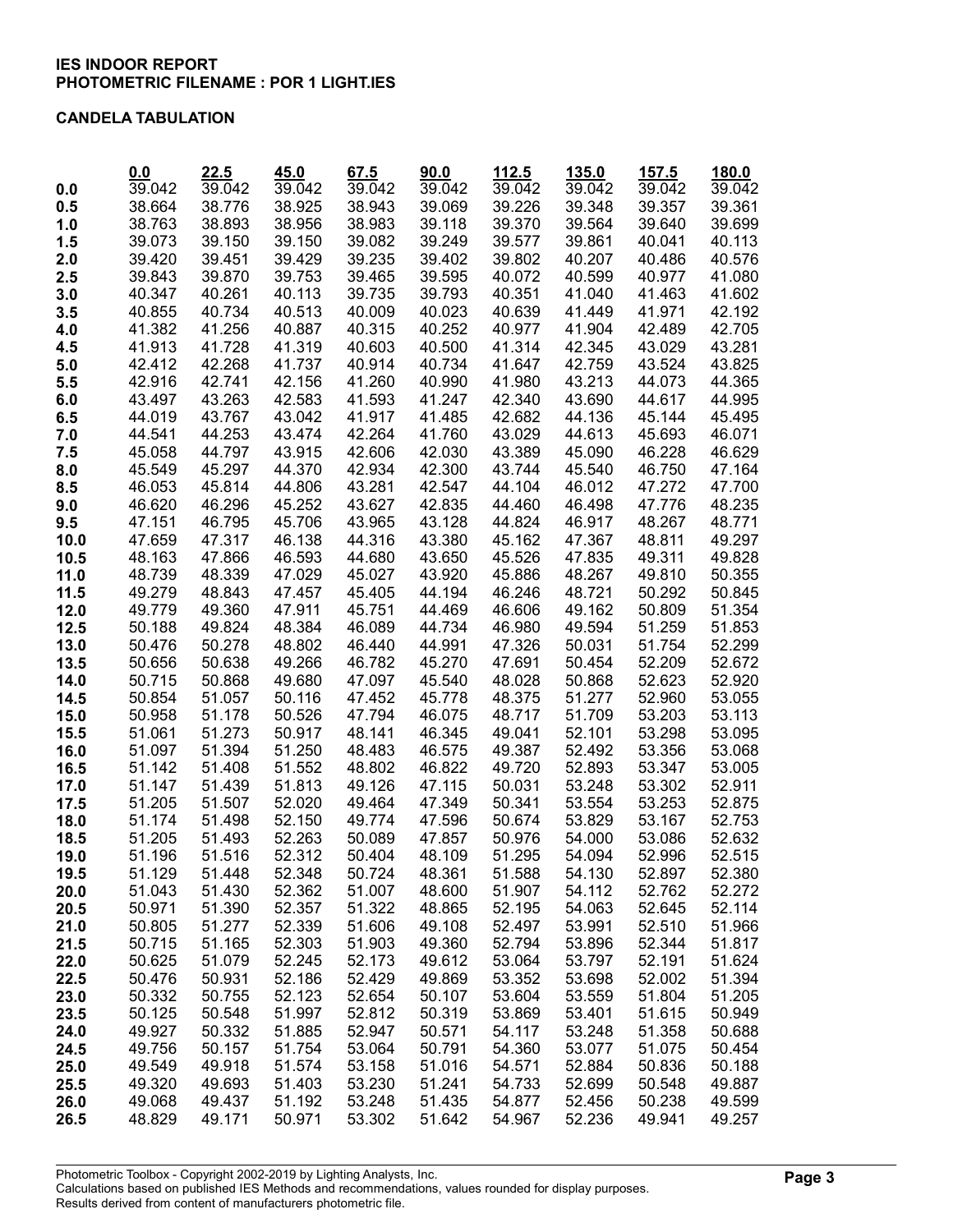| 27.0 | 48.501 | 48.879 | 50.724 | 53.284 | 51.831 | 55.008 | 51.988 | 49.594 | 48.933 |
|------|--------|--------|--------|--------|--------|--------|--------|--------|--------|
| 27.5 | 48.276 | 48.631 | 50.467 | 53.248 | 52.015 | 55.017 | 51.696 | 49.275 | 48.600 |
| 28.0 | 47.943 | 48.330 | 50.166 | 53.163 | 52.186 | 54.981 | 51.403 | 48.919 | 48.240 |
| 28.5 | 47.623 | 47.979 | 49.860 | 53.068 | 52.380 | 54.873 | 51.084 | 48.555 | 47.853 |
|      | 47.317 | 47.646 |        |        |        | 54.733 | 50.737 | 48.163 | 47.466 |
| 29.0 |        |        | 49.558 | 52.897 | 52.569 |        |        |        |        |
| 29.5 | 46.980 | 47.331 | 49.216 | 52.722 | 52.740 | 54.544 | 50.386 | 47.772 | 47.070 |
| 30.0 | 46.642 | 46.984 | 48.852 | 52.506 | 52.879 | 54.306 | 50.008 | 47.371 | 46.633 |
| 30.5 | 46.219 | 46.624 | 48.478 | 52.240 | 53.059 | 54.049 | 49.585 | 46.939 | 46.179 |
| 31.0 | 45.886 | 46.291 | 48.087 | 52.006 | 53.199 | 53.761 | 49.176 | 46.498 | 45.751 |
| 31.5 | 45.526 | 45.909 | 47.709 | 51.727 | 53.356 | 53.446 | 48.744 | 46.066 | 45.270 |
| 32.0 | 45.099 | 45.508 | 47.331 | 51.403 | 53.509 | 53.082 | 48.303 | 45.612 | 44.820 |
| 32.5 | 44.712 | 45.130 | 46.885 | 51.088 | 53.599 | 52.681 | 47.839 | 45.126 | 44.289 |
| 33.0 | 44.293 | 44.707 | 46.471 | 50.715 | 53.712 | 52.245 | 47.389 | 44.631 | 43.798 |
| 33.5 | 43.812 | 44.320 | 46.053 | 50.319 | 53.797 | 51.817 | 46.921 | 44.122 | 43.213 |
| 34.0 | 43.420 | 43.875 | 45.589 | 49.945 | 53.770 | 51.304 | 46.417 | 43.632 | 42.718 |
| 34.5 | 43.002 | 43.443 | 45.157 | 49.482 | 53.703 | 50.814 | 45.927 | 43.110 | 42.174 |
| 35.0 | 42.507 | 42.988 | 44.689 | 49.018 | 53.478 | 50.301 | 45.391 | 42.579 | 41.593 |
| 35.5 | 42.066 | 42.570 | 44.239 | 48.541 | 53.172 | 49.770 | 44.887 | 42.043 | 41.022 |
| 36.0 | 41.598 | 42.079 | 43.753 | 48.042 | 52.776 | 49.207 | 44.361 | 41.463 | 40.477 |
| 36.5 | 41.103 | 41.620 | 43.299 | 47.502 | 52.308 | 48.672 | 43.825 | 40.932 | 39.879 |
| 37.0 | 40.666 | 41.161 | 42.813 | 46.948 | 51.718 | 48.069 | 43.276 | 40.374 | 39.307 |
| 37.5 | 40.198 | 40.680 | 42.300 | 46.386 | 50.980 | 47.479 | 42.718 | 39.780 | 38.700 |
| 38.0 | 39.703 | 40.185 | 41.832 | 45.823 | 50.166 | 46.885 | 42.169 | 39.195 | 38.101 |
| 38.5 | 39.226 | 39.694 | 41.319 | 45.220 | 49.320 | 46.260 | 41.571 | 38.578 | 37.521 |
| 39.0 | 38.745 | 39.226 | 40.828 | 44.622 | 48.447 | 45.661 | 41.004 | 37.993 | 36.931 |
| 39.5 | 38.286 | 38.722 | 40.320 | 44.001 | 47.574 | 45.031 | 40.414 | 37.377 | 36.310 |
|      | 37.890 | 38.241 | 39.798 | 43.384 | 46.696 | 44.410 | 39.834 | 36.774 | 35.730 |
| 40.0 |        |        |        |        |        |        | 39.217 |        |        |
| 40.5 | 37.431 | 37.750 | 39.276 | 42.777 | 45.864 | 43.771 |        | 36.166 | 35.127 |
| 41.0 | 36.967 | 37.278 | 38.767 | 42.138 | 45.031 | 43.146 | 38.619 | 35.559 | 34.546 |
| 41.5 | 36.621 | 36.814 | 38.223 | 41.544 | 44.226 | 42.507 | 37.998 | 34.942 | 33.988 |
| 42.0 | 36.243 | 36.351 | 37.692 | 40.918 | 43.479 | 41.868 | 37.386 | 34.339 | 33.426 |
| 42.5 | 35.928 | 35.892 | 37.147 | 40.288 | 42.709 | 41.215 | 36.747 | 33.745 | 32.886 |
| 43.0 | 35.658 | 35.464 | 36.616 | 39.667 | 41.985 | 40.576 | 36.108 | 33.165 | 32.323 |
| 43.5 | 35.424 | 35.095 | 36.067 | 39.015 | 41.305 | 39.906 | 35.482 | 32.607 | 31.855 |
| 44.0 | 35.230 | 34.722 | 35.536 | 38.376 | 40.626 | 39.231 | 34.816 | 32.017 | 31.401 |
| 44.5 | 34.942 | 34.434 | 35.001 | 37.773 | 39.969 | 38.569 | 34.173 | 31.500 | 30.973 |
| 45.0 | 34.704 | 34.155 | 34.452 | 37.093 | 39.312 | 37.867 | 33.520 | 31.000 | 30.627 |
| 45.5 | 34.479 | 33.889 | 33.948 | 36.468 | 38.700 | 37.201 | 32.904 | 30.546 | 30.285 |
| 46.0 | 34.231 | 33.669 | 33.421 | 35.829 | 38.052 | 36.490 | 32.265 | 30.123 | 29.961 |
| 46.5 | 33.970 | 33.417 | 32.908 | 35.190 | 37.444 | 35.779 | 31.630 | 29.754 | 29.619 |
| 47.0 | 33.705 | 33.151 | 32.431 | 34.515 | 36.792 | 35.073 | 30.973 | 29.412 | 29.272 |
| 47.5 | 33.471 | 32.917 | 31.936 | 33.867 | 36.130 | 34.344 | 30.375 | 29.070 | 28.926 |
| 48.0 | 33.232 | 32.679 | 31.513 | 33.219 | 35.469 | 33.619 | 29.776 | 28.746 | 28.566 |
| 48.5 | 32.971 | 32.404 | 31.099 | 32.535 | 34.785 | 32.872 | 29.178 | 28.404 | 28.264 |
| 49.0 | 32.760 | 32.161 | 30.744 | 31.896 | 34.087 | 32.161 | 28.629 | 28.075 | 27.940 |
| 49.5 | 32.517 | 31.909 | 30.379 | 31.221 | 33.372 | 31.419 | 28.098 | 27.738 | 27.603 |
| 50.0 | 32.278 | 31.671 | 30.060 | 30.568 | 32.643 | 30.712 | 27.630 | 27.427 | 27.301 |
| 50.5 | 32.040 | 31.414 | 29.731 | 29.943 | 31.878 | 29.979 | 27.189 | 27.090 | 26.986 |
| 51.0 | 31.824 | 31.185 | 29.452 | 29.331 | 31.113 | 29.241 | 26.788 | 26.784 | 26.653 |
| 51.5 | 31.626 | 30.924 | 29.200 | 28.647 | 30.343 | 28.525 | 26.433 | 26.455 | 26.370 |
| 52.0 | 31.365 | 30.712 | 28.975 | 28.048 | 29.529 | 27.814 | 26.095 | 26.172 | 26.077 |
|      |        |        |        |        |        |        |        |        |        |
| 52.5 | 31.185 | 30.478 | 28.723 | 27.445 | 28.696 | 27.112 | 25.807 | 25.861 | 25.780 |
| 53.0 | 30.960 | 30.235 | 28.485 | 26.824 | 27.909 | 26.419 | 25.483 | 25.542 | 25.488 |
| 53.5 | 30.771 | 30.015 | 28.237 | 26.289 | 27.094 | 25.762 | 25.182 | 25.308 | 25.191 |
| 54.0 | 30.577 | 29.817 | 28.008 | 25.735 | 26.298 | 25.110 | 24.894 | 24.984 | 24.925 |
| 54.5 | 30.321 | 29.583 | 27.765 | 25.231 | 25.542 | 24.511 | 24.601 | 24.709 | 24.682 |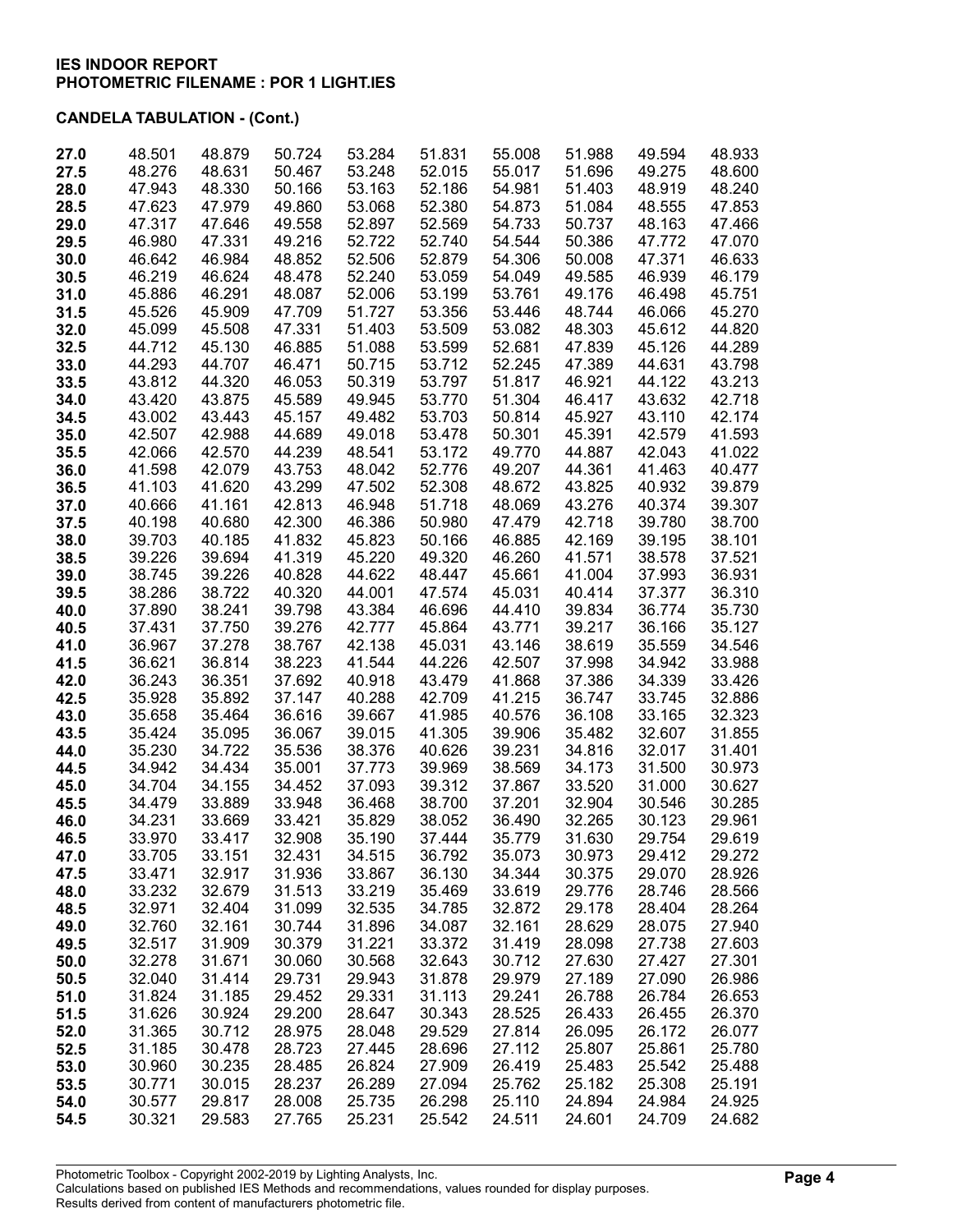| 55.0 | 30.118 | 29.403 | 27.531 | 24.777 | 24.772 | 23.904 | 24.313 | 24.421 | 24.394 |
|------|--------|--------|--------|--------|--------|--------|--------|--------|--------|
| 55.5 | 29.983 | 29.200 | 27.292 | 24.399 | 24.048 | 23.337 | 24.025 | 24.160 | 24.156 |
| 56.0 | 29.799 | 28.993 | 27.072 | 24.012 | 23.319 | 22.860 | 23.737 | 23.895 | 23.886 |
| 56.5 | 29.614 | 28.786 | 26.824 | 23.701 | 22.639 | 22.405 | 23.458 | 23.638 | 23.625 |
| 57.0 | 29.457 | 28.620 | 26.604 | 23.368 | 22.005 | 22.059 | 23.197 | 23.373 | 23.382 |
|      |        |        |        |        |        |        |        |        |        |
| 57.5 | 29.268 | 28.395 | 26.383 | 23.053 | 21.375 | 21.784 | 22.927 | 23.116 | 23.139 |
| 58.0 | 29.119 | 28.215 | 26.149 | 22.824 | 20.790 | 21.559 | 22.639 | 22.873 | 22.891 |
| 58.5 | 28.912 | 28.048 | 25.951 | 22.648 | 20.277 | 21.321 | 22.383 | 22.621 | 22.630 |
| 59.0 | 28.773 | 27.859 | 25.744 | 22.437 | 19.840 | 21.100 | 22.131 | 22.365 | 22.401 |
| 59.5 | 28.597 | 27.679 | 25.528 | 22.252 | 19.480 | 20.884 | 21.861 | 22.144 | 22.194 |
|      | 28.408 | 27.513 | 25.330 | 22.059 | 19.210 | 20.659 | 21.627 | 21.901 | 21.933 |
| 60.0 |        |        |        |        |        |        |        |        |        |
| 60.5 | 28.242 | 27.342 | 25.137 | 21.861 | 18.985 | 20.421 | 21.375 | 21.649 | 21.730 |
| 61.0 | 28.093 | 27.166 | 24.934 | 21.654 | 18.801 | 20.187 | 21.118 | 21.429 | 21.469 |
| 61.5 | 27.972 | 27.013 | 24.705 | 21.469 | 18.634 | 19.966 | 20.893 | 21.195 | 21.276 |
| 62.0 | 27.792 | 26.833 | 24.534 | 21.240 | 18.477 | 19.750 | 20.646 | 20.970 | 21.028 |
| 62.5 | 27.625 | 26.662 | 24.340 | 21.055 | 18.292 | 19.516 | 20.425 | 20.749 | 20.794 |
| 63.0 | 27.481 | 26.496 | 24.138 | 20.853 | 18.117 | 19.291 | 20.200 | 20.497 | 20.601 |
|      |        |        |        |        |        |        |        |        |        |
| 63.5 | 27.292 | 26.329 | 23.958 | 20.655 | 17.937 | 19.066 | 19.971 | 20.304 | 20.362 |
| 64.0 | 27.144 | 26.185 | 23.791 | 20.466 | 17.752 | 18.864 | 19.732 | 20.088 | 20.160 |
| 64.5 | 27.036 | 26.023 | 23.593 | 20.254 | 17.563 | 18.634 | 19.525 | 19.881 | 19.939 |
| 65.0 | 26.883 | 25.861 | 23.445 | 20.065 | 17.383 | 18.427 | 19.305 | 19.656 | 19.732 |
| 65.5 | 26.712 | 25.704 | 23.242 | 19.885 | 17.194 | 18.189 | 19.062 | 19.471 | 19.521 |
| 66.0 | 26.563 | 25.564 | 23.080 | 19.687 | 17.010 | 17.986 | 18.859 | 19.255 | 19.318 |
|      |        |        |        |        |        |        |        |        |        |
| 66.5 | 26.433 | 25.393 | 22.900 | 19.480 | 16.830 | 17.779 | 18.634 | 19.044 | 19.129 |
| 67.0 | 26.293 | 25.263 | 22.725 | 19.327 | 16.614 | 17.554 | 18.405 | 18.832 | 18.918 |
| 67.5 | 26.127 | 25.105 | 22.545 | 19.138 | 16.447 | 17.334 | 18.220 | 18.634 | 18.711 |
| 68.0 | 25.983 | 24.943 | 22.387 | 18.922 | 16.272 | 17.158 | 18.018 | 18.427 | 18.526 |
| 68.5 | 25.857 | 24.795 | 22.225 | 18.756 | 16.074 | 16.924 | 17.806 | 18.247 | 18.351 |
| 69.0 | 25.726 | 24.664 | 22.050 | 18.571 | 15.880 | 16.744 | 17.622 | 18.045 | 18.117 |
|      |        | 24.511 | 21.892 | 18.373 | 15.700 | 16.551 | 17.415 | 17.851 | 17.937 |
| 69.5 | 25.582 |        |        |        |        |        |        |        |        |
| 70.0 | 25.456 | 24.381 | 21.717 | 18.211 | 15.507 | 16.330 | 17.230 | 17.662 | 17.766 |
| 70.5 | 25.290 | 24.228 | 21.541 | 18.036 | 15.318 | 16.137 | 17.032 | 17.482 | 17.532 |
| 71.0 | 25.146 | 24.084 | 21.415 | 17.833 | 15.133 | 15.943 | 16.834 | 17.275 | 17.374 |
| 71.5 | 25.033 | 23.971 | 21.258 | 17.676 | 14.953 | 15.750 | 16.641 | 17.100 | 17.190 |
| 72.0 | 24.903 | 23.823 | 21.091 | 17.491 | 14.778 | 15.543 | 16.461 | 16.906 | 17.010 |
| 72.5 | 24.781 | 23.683 | 20.952 | 17.302 | 14.593 | 15.363 | 16.272 | 16.735 | 16.821 |
| 73.0 | 24.633 | 23.548 | 20.799 | 17.154 | 14.413 | 15.169 | 16.096 | 16.542 | 16.645 |
|      |        |        |        |        |        |        |        |        |        |
| 73.5 | 24.493 | 23.422 | 20.641 | 16.969 | 14.233 | 14.976 | 15.903 | 16.375 | 16.461 |
| 74.0 | 24.399 | 23.274 | 20.497 | 16.789 | 14.062 | 14.791 | 15.732 | 16.195 | 16.294 |
| 74.5 | 24.295 | 23.134 | 20.335 | 16.641 | 13.869 | 14.602 | 15.552 | 16.020 | 16.110 |
| 75.0 | 24.147 | 23.022 | 20.196 | 16.483 | 13.711 | 14.436 | 15.385 | 15.858 | 15.925 |
| 75.5 | 23.998 | 22.882 | 20.070 | 16.303 | 13.540 | 14.265 | 15.205 | 15.664 | 15.759 |
| 76.0 | 23.877 | 22.756 | 19.930 | 16.150 | 13.356 | 14.071 | 15.025 | 15.498 | 15.579 |
| 76.5 | 23.733 | 22.630 | 19.773 | 15.997 | 13.180 | 13.914 | 14.854 | 15.327 | 15.421 |
|      |        |        |        |        |        |        |        |        |        |
| 77.0 | 23.589 | 22.495 | 19.660 | 15.835 | 13.027 | 13.743 | 14.674 | 15.169 | 15.259 |
| 77.5 | 23.517 | 22.387 | 19.512 | 15.669 | 12.847 | 13.554 | 14.512 | 14.989 | 15.111 |
| 78.0 | 23.382 | 22.252 | 19.354 | 15.525 | 12.699 | 13.401 | 14.350 | 14.823 | 14.931 |
| 78.5 | 23.229 | 22.117 | 19.242 | 15.345 | 12.523 | 13.234 | 14.188 | 14.661 | 14.773 |
| 79.0 | 23.148 | 21.991 | 19.107 | 15.214 | 12.361 | 13.054 | 14.017 | 14.503 | 14.580 |
| 79.5 | 22.990 | 21.870 | 18.954 | 15.079 | 12.199 | 12.888 | 13.855 | 14.332 | 14.431 |
| 80.0 | 22.918 | 21.744 | 18.841 | 14.904 | 12.046 | 12.726 | 13.693 | 14.175 | 14.274 |
|      |        |        |        |        |        |        |        |        |        |
| 80.5 | 22.788 | 21.636 | 18.697 | 14.769 | 11.902 | 12.568 | 13.522 | 14.031 | 14.134 |
| 81.0 | 22.657 | 21.519 | 18.567 | 14.625 | 11.745 | 12.406 | 13.387 | 13.864 | 13.950 |
| 81.5 | 22.572 | 21.379 | 18.450 | 14.481 | 11.614 | 12.271 | 13.234 | 13.716 | 13.801 |
| 82.0 | 22.423 | 21.262 | 18.310 | 14.355 | 11.466 | 12.109 | 13.063 | 13.581 | 13.662 |
| 82.5 | 22.324 | 21.168 | 18.171 | 14.224 | 11.313 | 11.943 | 12.919 | 13.428 | 13.513 |
|      |        |        |        |        |        |        |        |        |        |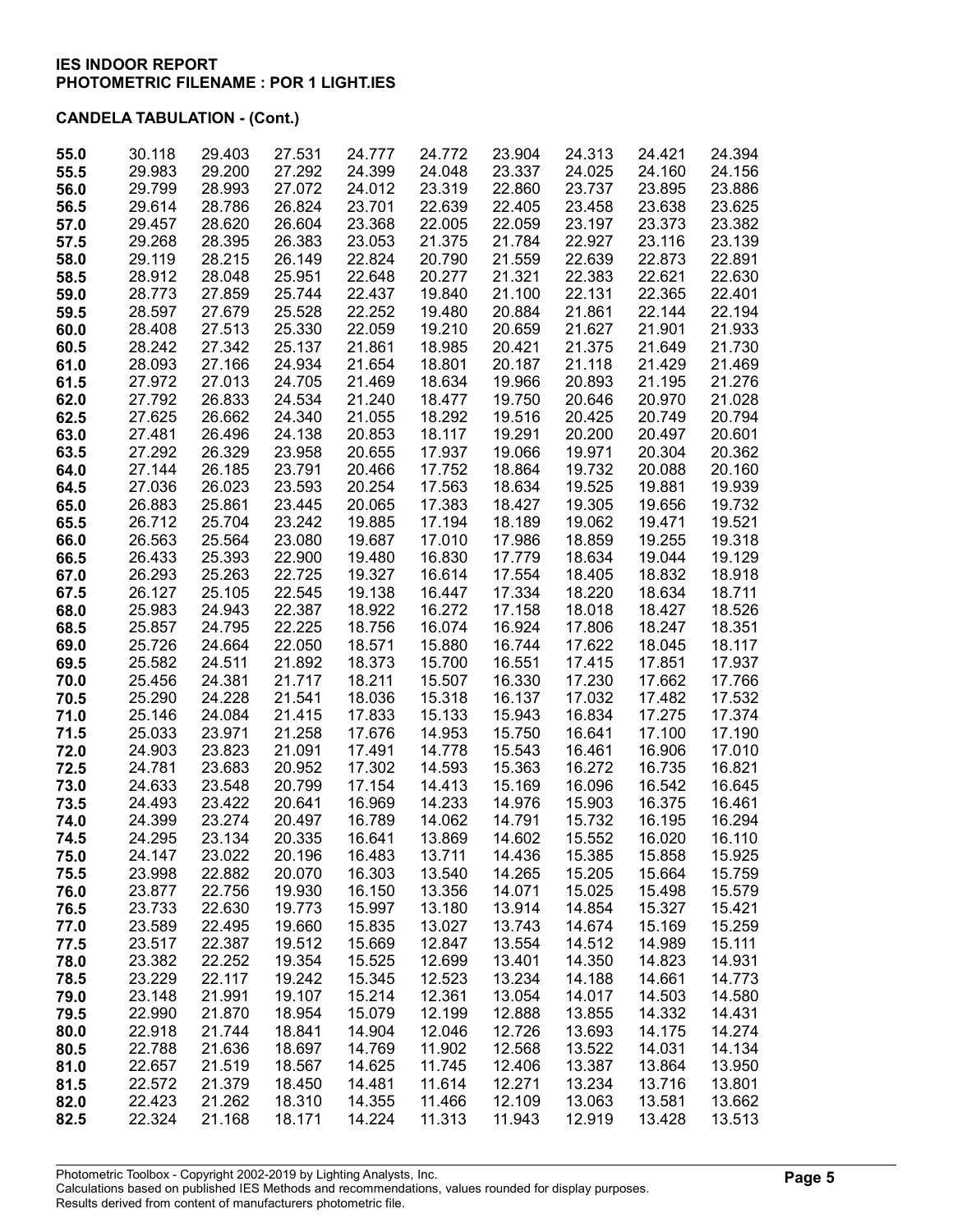| 83.0  | 22.176 | 21.028 | 18.063 | 14.076 | 11.164 | 11.808 | 12.775 | 13.275 | 13.356 |
|-------|--------|--------|--------|--------|--------|--------|--------|--------|--------|
| 83.5  | 22.068 | 20.929 | 17.941 | 13.941 | 11.029 | 11.668 | 12.622 | 13.117 | 13.198 |
| 84.0  | 21.973 | 20.821 | 17.806 | 13.828 | 10.890 | 11.515 | 12.487 | 12.987 | 13.050 |
| 84.5  | 21.856 | 20.691 | 17.707 | 13.684 | 10.759 | 11.371 | 12.334 | 12.825 | 12.897 |
|       | 21.762 | 20.574 | 17.590 |        |        | 11.227 | 12.204 | 12.694 | 12.789 |
| 85.0  |        |        |        | 13.567 | 10.638 |        |        |        |        |
| 85.5  | 21.658 | 20.466 | 17.460 | 13.446 | 10.494 | 11.074 | 12.078 | 12.550 | 12.631 |
| 86.0  | 21.550 | 20.353 | 17.347 | 13.315 | 10.377 | 10.953 | 11.916 | 12.379 | 12.519 |
| 86.5  | 21.438 | 20.263 | 17.257 | 13.203 | 10.246 | 10.813 | 11.781 | 12.253 | 12.334 |
| 87.0  | 21.316 | 20.151 | 17.127 | 13.117 | 10.129 | 10.683 | 11.659 | 12.136 | 12.208 |
| 87.5  | 21.217 | 20.034 | 17.032 | 12.982 | 10.039 | 10.561 | 11.524 | 11.988 | 12.091 |
|       |        |        |        |        |        |        |        |        |        |
| 88.0  | 21.123 | 19.966 | 16.938 | 12.897 | 9.904  | 10.440 | 11.407 | 11.866 | 11.943 |
| 88.5  | 21.019 | 19.863 | 16.834 | 12.802 | 9.823  | 10.318 | 11.281 | 11.745 | 11.812 |
| 89.0  | 21.001 | 19.804 | 16.758 | 12.699 | 9.729  | 10.233 | 11.160 | 11.605 | 11.664 |
| 89.5  | 21.010 | 19.800 | 16.758 | 12.690 | 9.661  | 10.143 | 11.047 | 11.493 | 11.551 |
| 90.0  | 20.970 | 19.827 | 16.789 | 12.708 | 9.697  | 10.120 | 11.002 | 11.425 | 11.475 |
| 90.5  | 21.037 | 19.854 | 16.794 | 12.721 | 9.697  | 10.129 | 10.975 | 11.389 | 11.452 |
|       |        |        |        |        |        |        |        |        |        |
| 91.0  | 21.096 | 19.872 | 16.821 | 12.748 | 9.688  | 10.129 | 10.953 | 11.371 | 11.430 |
| 91.5  | 21.114 | 19.926 | 16.843 | 12.775 | 9.720  | 10.134 | 10.948 | 11.362 | 11.389 |
| 92.0  | 21.150 | 19.921 | 16.888 | 12.766 | 9.724  | 10.134 | 10.926 | 11.326 | 11.376 |
| 92.5  | 21.177 | 19.957 | 16.906 | 12.802 | 9.751  | 10.120 | 10.908 | 11.290 | 11.344 |
| 93.0  | 21.213 | 19.989 | 16.906 | 12.834 | 9.742  | 10.093 | 10.908 | 11.277 | 11.326 |
| 93.5  | 21.267 | 20.011 | 16.969 | 12.847 | 9.787  | 10.098 | 10.908 | 11.259 | 11.295 |
|       |        |        |        |        |        |        |        |        |        |
| 94.0  | 21.289 | 20.056 | 16.987 | 12.883 | 9.778  | 10.089 | 10.867 | 11.241 | 11.259 |
| 94.5  | 21.321 | 20.070 | 17.014 | 12.892 | 9.801  | 10.066 | 10.881 | 11.209 | 11.205 |
| 95.0  | 21.388 | 20.101 | 17.032 | 12.915 | 9.801  | 10.066 | 10.849 | 11.146 | 11.173 |
| 95.5  | 21.379 | 20.151 | 17.055 | 12.942 | 9.814  | 10.062 | 10.827 | 11.128 | 11.160 |
| 96.0  | 21.433 | 20.173 | 17.086 | 12.960 | 9.823  | 10.053 | 10.804 | 11.106 | 11.101 |
| 96.5  | 21.460 | 20.196 | 17.140 | 12.973 | 9.850  | 10.039 | 10.777 | 11.056 | 11.074 |
|       |        |        |        |        |        |        |        |        |        |
| 97.0  | 21.492 | 20.227 | 17.131 | 13.005 | 9.846  | 10.030 | 10.764 | 11.025 | 11.016 |
| 97.5  | 21.514 | 20.254 | 17.158 | 13.041 | 9.850  | 10.008 | 10.750 | 11.016 | 10.993 |
| 98.0  | 21.564 | 20.259 | 17.190 | 13.036 | 9.886  | 10.017 | 10.710 | 10.971 | 10.957 |
| 98.5  | 21.568 | 20.299 | 17.212 | 13.077 | 9.891  | 9.990  | 10.696 | 10.939 | 10.912 |
| 99.0  | 21.595 | 20.326 | 17.212 | 13.113 | 9.904  | 9.963  | 10.687 | 10.903 | 10.876 |
| 99.5  | 21.627 | 20.335 | 17.244 | 13.099 | 9.913  | 9.963  | 10.638 | 10.867 | 10.813 |
|       | 21.636 |        |        | 13.126 | 9.936  |        | 10.629 | 10.836 |        |
| 100.0 |        | 20.358 | 17.257 |        |        | 9.945  |        |        | 10.786 |
| 100.5 | 21.672 | 20.362 | 17.262 | 13.149 | 9.940  | 9.931  | 10.615 | 10.791 | 10.741 |
| 101.0 | 21.667 | 20.376 | 17.280 | 13.176 | 9.963  | 9.913  | 10.588 | 10.741 | 10.696 |
| 101.5 | 21.717 | 20.385 | 17.298 | 13.185 | 9.972  | 9.882  | 10.557 | 10.714 | 10.633 |
| 102.0 | 21.699 | 20.398 | 17.293 | 13.207 | 10.008 | 9.873  | 10.525 | 10.665 | 10.615 |
| 102.5 | 21.712 | 20.398 | 17.298 | 13.212 | 10.008 | 9.859  | 10.485 | 10.620 | 10.570 |
| 103.0 | 21.717 | 20.412 | 17.307 | 13.230 | 10.035 | 9.823  | 10.449 | 10.584 | 10.530 |
| 103.5 | 21.717 | 20.416 | 17.298 | 13.257 | 10.026 | 9.810  | 10.422 | 10.557 | 10.449 |
|       |        |        |        |        |        |        |        |        |        |
| 104.0 | 21.753 | 20.421 | 17.280 | 13.230 | 10.035 | 9.787  | 10.381 | 10.512 | 10.431 |
| 104.5 | 21.762 | 20.439 | 17.284 | 13.257 | 10.044 | 9.760  | 10.327 | 10.458 | 10.359 |
| 105.0 | 21.721 | 20.443 | 17.275 | 13.270 | 10.071 | 9.733  | 10.278 | 10.426 | 10.309 |
| 105.5 | 21.744 | 20.416 | 17.271 | 13.243 | 10.080 | 9.711  | 10.228 | 10.368 | 10.251 |
| 106.0 | 21.762 | 20.421 | 17.284 | 13.252 | 10.066 | 9.693  | 10.179 | 10.305 | 10.215 |
| 106.5 | 21.753 | 20.430 | 17.275 | 13.252 | 10.080 | 9.670  | 10.134 | 10.260 | 10.156 |
|       |        |        |        |        |        |        |        |        |        |
| 107.0 | 21.766 | 20.430 | 17.262 | 13.248 | 10.066 | 9.652  | 10.080 | 10.192 | 10.111 |
| 107.5 | 21.753 | 20.416 | 17.257 | 13.243 | 10.066 | 9.625  | 10.035 | 10.138 | 10.035 |
| 108.0 | 21.753 | 20.412 | 17.248 | 13.266 | 10.080 | 9.571  | 9.985  | 10.048 | 9.958  |
| 108.5 | 21.762 | 20.407 | 17.257 | 13.243 | 10.062 | 9.562  | 9.940  | 9.994  | 9.877  |
| 109.0 | 21.721 | 20.403 | 17.235 | 13.243 | 10.071 | 9.513  | 9.891  | 9.918  | 9.828  |
| 109.5 | 21.735 | 20.371 | 17.212 | 13.225 | 10.048 | 9.499  | 9.841  | 9.859  | 9.715  |
|       |        |        |        |        |        |        |        |        |        |
| 110.0 | 21.712 | 20.376 | 17.199 | 13.225 | 10.062 | 9.477  | 9.792  | 9.769  | 9.679  |
| 110.5 | 21.717 | 20.340 | 17.199 | 13.221 | 10.044 | 9.450  | 9.729  | 9.724  | 9.567  |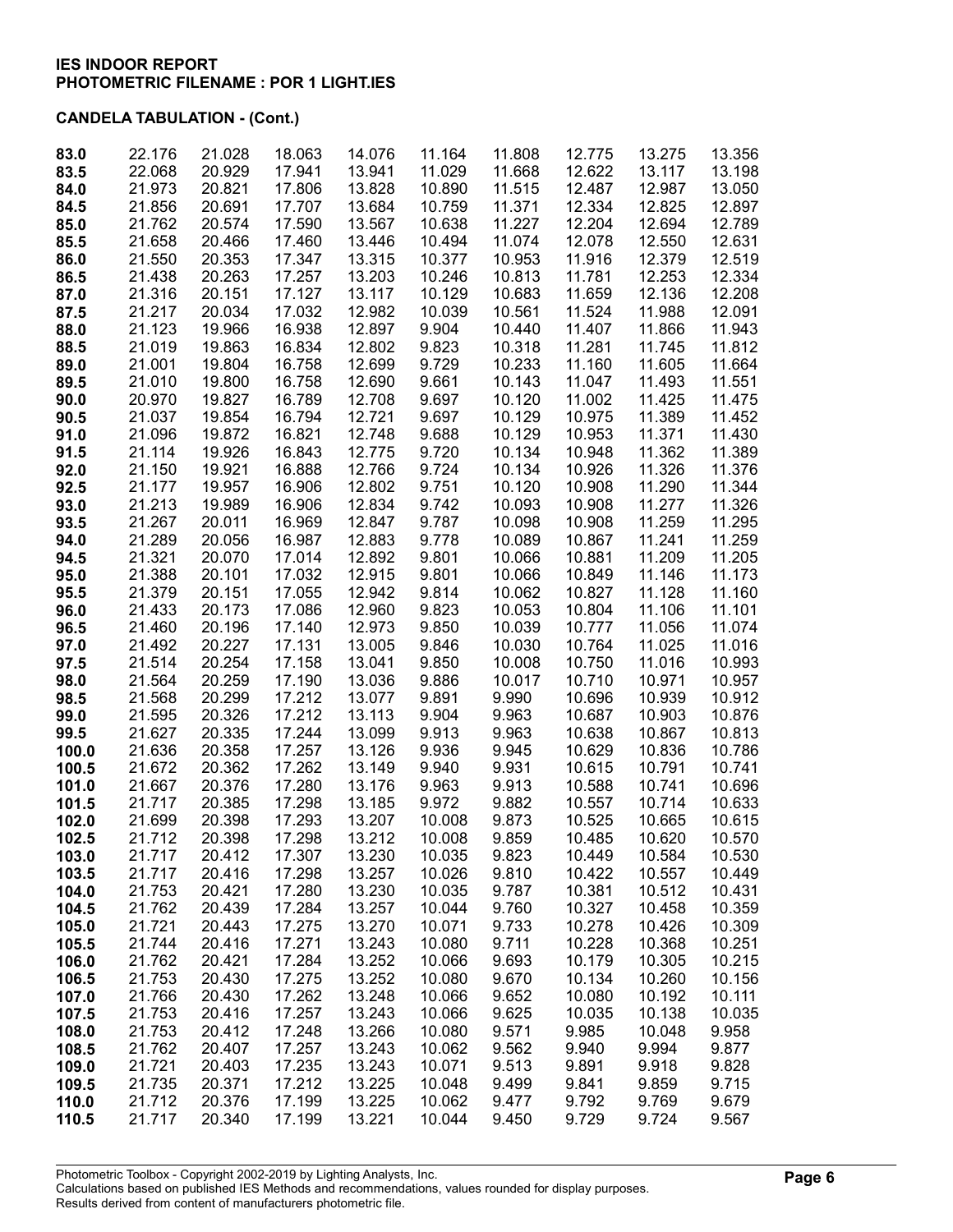| 111.0 | 21.690 | 20.344 | 17.181 | 13.234 | 10.048 | 9.423 | 9.688 | 9.648 | 9.486 |
|-------|--------|--------|--------|--------|--------|-------|-------|-------|-------|
| 111.5 | 21.676 | 20.331 | 17.181 | 13.216 | 10.026 | 9.400 | 9.616 | 9.585 | 9.445 |
| 112.0 | 21.622 | 20.322 | 17.163 | 13.212 | 10.021 | 9.355 | 9.571 | 9.504 | 9.346 |
| 112.5 | 21.636 | 20.304 | 17.127 | 13.198 | 10.030 | 9.342 | 9.531 | 9.441 | 9.256 |
|       |        |        |        |        |        |       |       |       |       |
| 113.0 | 21.627 | 20.277 | 17.127 | 13.185 | 10.026 | 9.301 | 9.481 | 9.373 | 9.175 |
| 113.5 | 21.600 | 20.254 | 17.104 | 13.167 | 10.012 | 9.283 | 9.409 | 9.279 | 9.112 |
| 114.0 | 21.564 | 20.241 | 17.073 | 13.167 | 10.008 | 9.261 | 9.364 | 9.229 | 9.040 |
| 114.5 | 21.573 | 20.214 | 17.059 | 13.144 | 10.003 | 9.216 | 9.319 | 9.126 | 8.950 |
| 115.0 | 21.519 | 20.182 | 17.019 | 13.126 | 9.981  | 9.189 | 9.225 | 9.027 | 8.847 |
| 115.5 | 21.501 | 20.187 | 17.001 | 13.113 | 9.985  | 9.153 | 9.202 | 8.937 | 8.766 |
| 116.0 | 21.456 | 20.124 | 16.965 | 13.081 | 9.949  | 9.148 | 9.126 | 8.815 | 8.671 |
| 116.5 | 21.460 | 20.106 | 16.942 | 13.077 | 9.963  | 9.094 | 9.049 | 8.721 | 8.577 |
| 117.0 | 21.402 | 20.074 | 16.906 | 13.054 | 9.940  | 9.076 | 9.018 | 8.635 | 8.415 |
| 117.5 | 21.352 | 20.029 | 16.893 | 13.032 | 9.918  | 9.045 | 8.968 | 8.514 | 8.329 |
| 118.0 | 21.325 | 19.998 | 16.839 | 12.996 | 9.900  | 9.004 | 8.896 | 8.424 | 8.185 |
| 118.5 | 21.285 | 19.980 | 16.812 | 12.978 | 9.873  | 8.973 | 8.833 | 8.325 | 8.082 |
| 119.0 | 21.231 | 19.921 | 16.780 | 12.969 | 9.859  | 8.946 | 8.797 | 8.221 | 7.956 |
| 119.5 | 21.186 | 19.894 | 16.749 | 12.946 | 9.859  | 8.919 | 8.716 | 8.104 | 7.821 |
| 120.0 | 21.145 | 19.867 | 16.722 | 12.910 | 9.828  | 8.887 | 8.680 | 7.983 | 7.699 |
| 120.5 | 21.114 | 19.795 | 16.686 | 12.865 | 9.805  | 8.842 | 8.613 | 7.875 | 7.582 |
| 121.0 | 21.069 | 19.764 | 16.632 | 12.865 | 9.769  | 8.811 | 8.541 | 7.776 | 7.461 |
| 121.5 | 20.988 | 19.732 | 16.587 | 12.843 | 9.769  | 8.766 | 8.509 | 7.677 | 7.335 |
| 122.0 | 20.952 | 19.665 | 16.555 | 12.789 | 9.756  | 8.730 | 8.446 | 7.564 | 7.204 |
| 122.5 | 20.889 | 19.620 | 16.524 | 12.757 | 9.720  | 8.716 | 8.388 | 7.470 | 7.096 |
| 123.0 | 20.839 | 19.579 | 16.465 | 12.744 | 9.697  | 8.662 | 8.338 | 7.366 | 6.975 |
| 123.5 | 20.772 | 19.494 | 16.416 | 12.685 | 9.679  | 8.635 | 8.289 | 7.276 | 6.826 |
| 124.0 | 20.763 | 19.431 | 16.384 | 12.667 | 9.670  | 8.608 | 8.208 | 7.168 | 6.727 |
| 124.5 | 20.650 | 19.386 | 16.335 | 12.636 | 9.634  | 8.563 | 8.167 | 7.078 | 6.619 |
|       |        |        |        |        |        |       |       |       |       |
| 125.0 | 20.574 | 19.314 | 16.290 | 12.600 | 9.603  | 8.554 | 8.127 | 6.979 | 6.507 |
| 125.5 | 20.497 | 19.255 | 16.222 | 12.550 | 9.580  | 8.514 | 8.077 | 6.894 | 6.421 |
| 126.0 | 20.407 | 19.174 | 16.173 | 12.523 | 9.571  | 8.496 | 8.046 | 6.817 | 6.327 |
| 126.5 | 20.371 | 19.098 | 16.114 | 12.478 | 9.549  | 8.473 | 7.987 | 6.727 | 6.232 |
| 127.0 | 20.236 | 19.039 | 16.065 | 12.456 | 9.535  | 8.451 | 7.920 | 6.655 | 6.138 |
| 127.5 | 20.146 | 18.949 | 15.997 | 12.415 | 9.517  | 8.415 | 7.884 | 6.592 | 6.066 |
| 128.0 | 20.083 | 18.868 | 15.939 | 12.366 | 9.486  | 8.406 | 7.843 | 6.493 | 5.985 |
| 128.5 | 19.984 | 18.778 | 15.876 | 12.339 | 9.486  | 8.397 | 7.785 | 6.412 | 5.908 |
| 129.0 | 19.885 | 18.729 | 15.822 | 12.289 | 9.445  | 8.356 | 7.740 | 6.322 | 5.832 |
| 129.5 | 19.818 | 18.630 | 15.745 | 12.258 | 9.427  | 8.329 | 7.708 | 6.246 | 5.782 |
| 130.0 | 19.687 | 18.567 | 15.682 | 12.195 | 9.409  | 8.280 | 7.627 | 6.174 | 5.710 |
| 130.5 | 19.611 | 18.477 | 15.610 | 12.163 | 9.409  | 8.266 | 7.596 | 6.106 | 5.616 |
| 131.0 | 19.521 | 18.387 | 15.543 | 12.136 | 9.364  | 8.239 | 7.551 | 6.043 | 5.575 |
| 131.5 | 19.444 | 18.310 | 15.484 | 12.078 | 9.346  | 8.221 | 7.497 | 5.958 | 5.535 |
| 132.0 | 19.314 | 18.220 | 15.399 | 12.064 | 9.333  | 8.203 | 7.452 | 5.895 | 5.458 |
| 132.5 | 19.197 | 18.103 | 15.336 | 11.997 | 9.306  | 8.176 | 7.420 | 5.827 | 5.391 |
| 133.0 | 19.116 | 18.018 | 15.264 | 11.943 | 9.265  | 8.149 | 7.366 | 5.769 | 5.377 |
| 133.5 | 18.994 | 17.928 | 15.187 | 11.907 | 9.261  | 8.127 | 7.326 | 5.724 | 5.310 |
| 134.0 | 18.895 | 17.820 | 15.115 | 11.853 | 9.220  | 8.118 | 7.276 | 5.661 | 5.287 |
| 134.5 | 18.801 | 17.721 | 15.039 | 11.794 | 9.216  | 8.091 | 7.245 | 5.593 | 5.229 |
| 135.0 | 18.688 | 17.626 | 14.944 | 11.740 | 9.180  | 8.055 | 7.200 | 5.553 | 5.184 |
| 135.5 | 18.580 | 17.505 | 14.886 | 11.695 | 9.153  | 8.059 | 7.155 | 5.503 | 5.139 |
| 136.0 | 18.459 | 17.442 | 14.796 | 11.641 | 9.121  | 8.010 | 7.101 | 5.422 | 5.080 |
| 136.5 | 18.346 | 17.338 | 14.719 | 11.605 | 9.099  | 7.987 | 7.051 | 5.386 | 5.022 |
| 137.0 | 18.220 | 17.217 | 14.638 | 11.538 | 9.076  | 7.960 | 7.033 | 5.332 | 4.959 |
| 137.5 | 18.094 | 17.113 | 14.557 | 11.488 | 9.031  | 7.938 | 6.966 | 5.269 | 4.936 |
| 138.0 | 17.959 | 17.005 | 14.472 | 11.443 | 9.022  | 7.897 | 6.943 | 5.242 | 4.923 |
| 138.5 | 17.856 | 16.888 | 14.400 | 11.385 | 8.995  | 7.897 | 6.925 | 5.197 | 4.864 |
|       |        |        |        |        |        |       |       |       |       |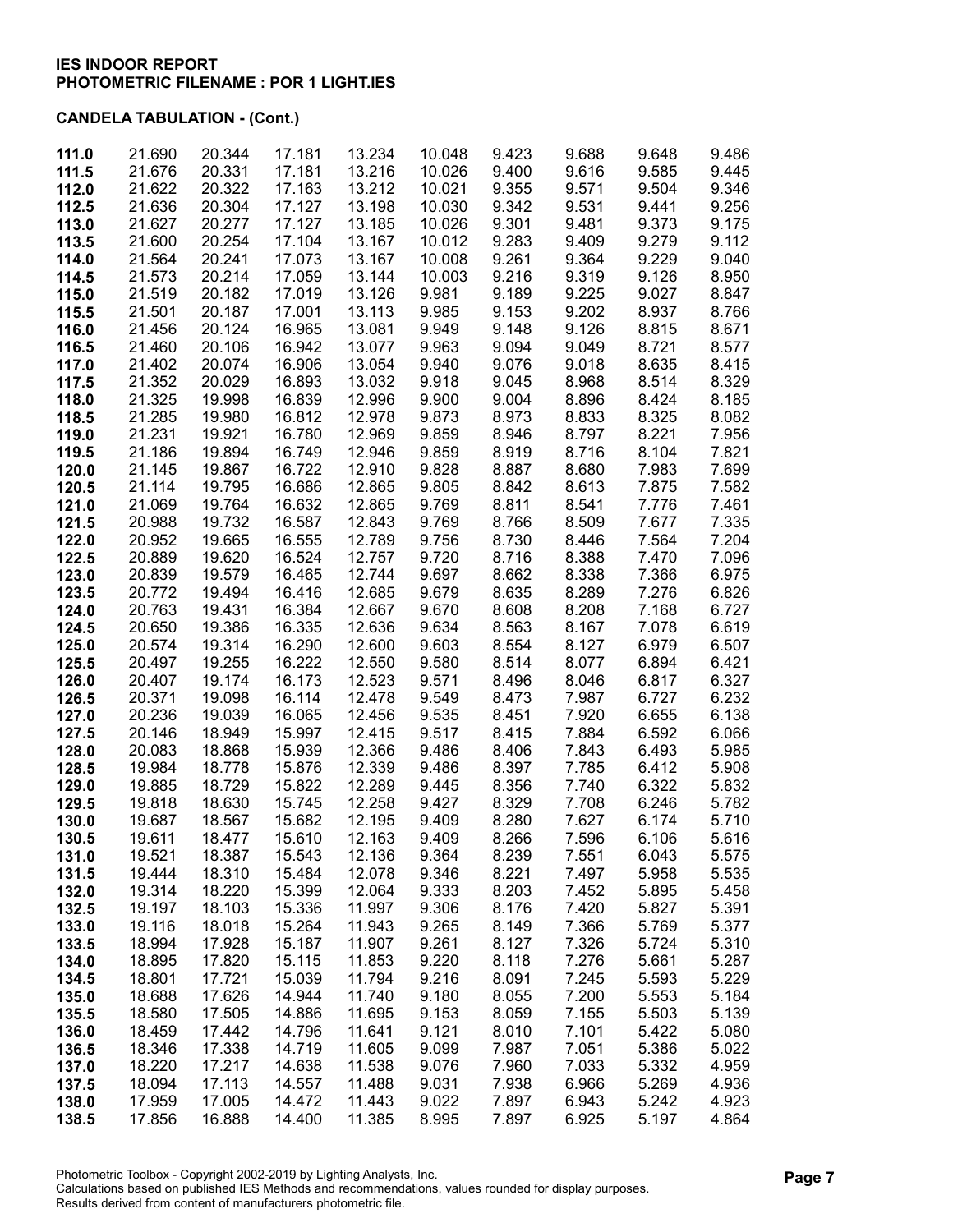| 139.0          | 17.721           | 16.794           | 14.305           | 11.317           | 8.946          | 7.884          | 6.862          | 5.134          | 4.828          |
|----------------|------------------|------------------|------------------|------------------|----------------|----------------|----------------|----------------|----------------|
| 139.5          | 17.604           | 16.672           | 14.215           | 11.263           | 8.923          | 7.852          | 6.831          | 5.098          | 4.783          |
| 140.0          | 17.514           | 16.564           | 14.094           | 11.218           | 8.910          | 7.843          | 6.799          | 5.049          | 4.738          |
| 140.5          | 17.388           | 16.434           | 14.031           | 11.133           | 8.856          | 7.803          | 6.741          | 5.013          | 4.698          |
| 141.0          | 17.262           | 16.348           | 13.932           | 11.101           | 8.838          | 7.771          | 6.723          | 4.950          | 4.644          |
| 141.5          | 17.154           | 16.204           | 13.851           | 11.029           | 8.802          | 7.767          | 6.678          | 4.905          | 4.599          |
| 142.0          | 17.023           | 16.096           | 13.747           | 10.957           | 8.757          | 7.740          | 6.642          | 4.851          | 4.545          |
| 142.5          | 16.866<br>16.740 | 15.984<br>15.853 | 13.662<br>13.563 | 10.903           | 8.730<br>8.698 | 7.708<br>7.699 | 6.619<br>6.588 | 4.828          | 4.491<br>4.477 |
| 143.0<br>143.5 | 16.605           | 15.723           | 13.455           | 10.831<br>10.759 | 8.662          | 7.659          | 6.534          | 4.756<br>4.716 | 4.437          |
| 144.0          | 16.479           | 15.601           | 13.360           | 10.705           | 8.613          | 7.627          | 6.525          | 4.680          | 4.410          |
| 144.5          | 16.344           | 15.475           | 13.266           | 10.647           | 8.581          | 7.636          | 6.516          | 4.653          | 4.378          |
| 145.0          | 16.200           | 15.367           | 13.180           | 10.557           | 8.541          | 7.600          | 6.466          | 4.594          | 4.356          |
| 145.5          | 16.069           | 15.241           | 13.081           | 10.507           | 8.514          | 7.569          | 6.435          | 4.572          | 4.351          |
| 146.0          | 15.921           | 15.106           | 12.973           | 10.440           | 8.469          | 7.533          | 6.421          | 4.540          | 4.378          |
| 146.5          | 15.790           | 14.967           | 12.861           | 10.368           | 8.419          | 7.519          | 6.381          | 4.473          | 4.374          |
| 147.0          | 15.660           | 14.845           | 12.775           | 10.296           | 8.374          | 7.492          | 6.385          | 4.441          | 4.360          |
| 147.5          | 15.525           | 14.692           | 12.672           | 10.224           | 8.361          | 7.470          | 6.345          | 4.414          | 4.374          |
| 148.0          | 15.363           | 14.566           | 12.559           | 10.156           | 8.302          | 7.438          | 6.318          | 4.378          | 4.383          |
| 148.5          | 15.210           | 14.445           | 12.465           | 10.080           | 8.280          | 7.411          | 6.295          | 4.338          | 4.392          |
| 149.0          | 15.048           | 14.323           | 12.352           | 10.017           | 8.226          | 7.393          | 6.286          | 4.297          | 4.414          |
| 149.5          | 14.935           | 14.184           | 12.244           | 9.927            | 8.176          | 7.380          | 6.259          | 4.279          | 4.437          |
| 150.0          | 14.782<br>14.634 | 14.031<br>13.914 | 12.136<br>12.024 | 9.864<br>9.792   | 8.122<br>8.095 | 7.335<br>7.326 | 6.237<br>6.223 | 4.248<br>4.230 | 4.432<br>4.459 |
| 150.5<br>151.0 | 14.490           | 13.752           | 11.925           | 9.702            | 8.046          | 7.290          | 6.196          | 4.225          | 4.491          |
| 151.5          | 14.359           | 13.621           | 11.821           | 9.639            | 8.001          | 7.272          | 6.174          | 4.189          | 4.473          |
| 152.0          | 14.170           | 13.500           | 11.700           | 9.576            | 7.960          | 7.236          | 6.156          | 4.149          | 4.464          |
| 152.5          | 14.017           | 13.342           | 11.601           | 9.481            | 7.906          | 7.218          | 6.120          | 4.144          | 4.482          |
| 153.0          | 13.900           | 13.194           | 11.466           | 9.387            | 7.870          | 7.195          | 6.124          | 4.126          | 4.477          |
| 153.5          | 13.720           | 13.063           | 11.371           | 9.315            | 7.816          | 7.159          | 6.115          | 4.122          | 4.495          |
| 154.0          | 13.567           | 12.919           | 11.250           | 9.243            | 7.771          | 7.128          | 6.079          | 4.113          | 4.482          |
| 154.5          | 13.401           | 12.766           | 11.124           | 9.153            | 7.731          | 7.096          | 6.079          | 4.113          | 4.473          |
| 155.0          | 13.234           | 12.609           | 11.016           | 9.067            | 7.690          | 7.060          | 6.052          | 4.108          | 4.473          |
| 155.5          | 13.086           | 12.456           | 10.903           | 8.977            | 7.636          | 7.033          | 6.016          | 4.117          | 4.500          |
| 156.0          | 12.942           | 12.321           | 10.782           | 8.914            | 7.582          | 7.015          | 6.016          | 4.122          | 4.500          |
| 156.5          | 12.744           | 12.172           | 10.651           | 8.815            | 7.551          | 6.975          | 6.016          | 4.104          | 4.527          |
| 157.0<br>157.5 | 12.622<br>12.447 | 12.033<br>11.880 | 10.548<br>10.417 | 8.721<br>8.635   | 7.479<br>7.420 | 6.948<br>6.903 | 5.989<br>5.980 | 4.068<br>4.050 | 4.518<br>4.495 |
| 158.0          | 12.289           | 11.713           | 10.314           | 8.563            | 7.380          | 6.880          | 5.976          | 4.018          | 4.495          |
| 158.5          | 12.150           | 11.583           | 10.206           | 8.464            | 7.312          | 6.844          | 5.953          | 3.960          | 4.491          |
| 159.0          | 11.974           | 11.439           | 10.066           | 8.374            | 7.258          | 6.795          | 5.944          | 3.937          | 4.495          |
| 159.5          | 11.812           | 11.277           | 9.949            | 8.298            | 7.204          | 6.781          | 5.935          | 3.883          | 4.500          |
| 160.0          | 11.646           | 11.115           | 9.823            | 8.185            | 7.146          | 6.732          | 5.904          | 3.879          | 4.495          |
| 160.5          | 11.497           | 10.966           | 9.706            | 8.100            | 7.096          | 6.714          | 5.877          | 3.856          | 4.491          |
| 161.0          | 11.322           | 10.804           | 9.571            | 8.019            | 7.047          | 6.669          | 5.850          | 3.847          | 4.527          |
| 161.5          | 11.133           | 10.651           | 9.459            | 7.902            | 6.979          | 6.633          | 5.809          | 3.793          | 4.545          |
| 162.0          | 10.957           | 10.498           | 9.306            | 7.803            | 6.925          | 6.588          | 5.769          | 3.757          | 4.567          |
| 162.5          | 10.791           | 10.341           | 9.189            | 7.726            | 6.894          | 6.556          | 5.706          | 3.717          | 4.567          |
| 163.0          | 10.624           | 10.174           | 9.063            | 7.623            | 6.808          | 6.511          | 5.566          | 3.690          | 4.576          |
| 163.5          | 10.444           | 10.026           | 8.923            | 7.533            | 6.772          | 6.466          | 5.418          | 3.622          | 4.603          |
| 164.0<br>164.5 | 10.296<br>10.111 | 9.859<br>9.688   | 8.802<br>8.671   | 7.447<br>7.326   | 6.718<br>6.651 | 6.453<br>6.399 | 5.233<br>5.004 | 3.510<br>3.411 | 4.590<br>4.504 |
| 165.0          | 9.936            | 9.517            | 8.541            | 7.231            | 6.588          | 6.313          | 4.792          | 3.361          | 4.369          |
| 165.5          | 9.747            | 9.364            | 8.406            | 7.123            | 6.529          | 6.214          | 4.567          | 3.339          | 4.189          |
| 166.0          | 9.585            | 9.198            | 8.266            | 7.038            | 6.453          | 6.057          | 4.297          | 3.321          | 3.982          |
| 166.5          | 9.391            | 9.022            | 8.109            | 6.943            | 6.367          | 5.841          | 4.072          | 3.276          | 3.690          |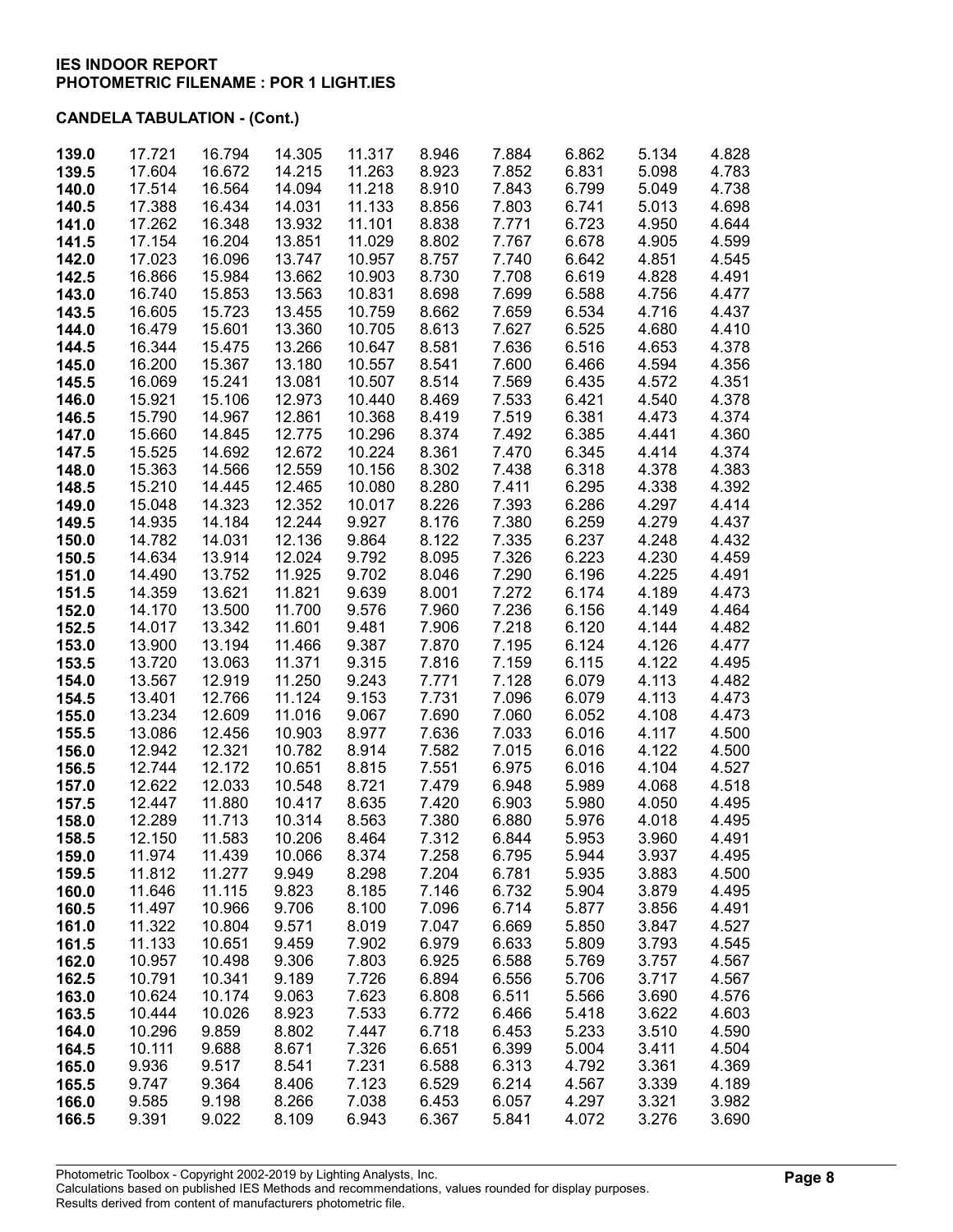| 167.0 | 9.193 | 8.856 | 7.983 | 6.853 | 6.232 | 5.611 | 3.892 | 3.253 | 3.343 |
|-------|-------|-------|-------|-------|-------|-------|-------|-------|-------|
| 167.5 | 9.018 | 8.689 | 7.852 | 6.741 | 6.039 | 5.337 | 3.712 | 3.159 | 3.042 |
| 168.0 | 8.815 | 8.491 | 7.672 | 6.655 | 5.769 | 5.040 | 3.600 | 3.096 | 2.682 |
| 168.5 | 8.631 | 8.316 | 7.537 | 6.547 | 5.530 | 4.761 | 3.528 | 3.019 | 2.349 |
| 169.0 | 8.442 | 8.154 | 7.411 | 6.385 | 5.206 | 4.464 | 3.447 | 2.871 | 1.953 |
| 169.5 | 8.244 | 7.983 | 7.245 | 6.187 | 4.918 | 4.176 | 3.415 | 2.709 | 1.530 |
| 170.0 | 8.037 | 7.798 | 7.078 | 5.922 | 4.594 | 3.955 | 3.352 | 2.475 | 1.138 |
| 170.5 | 7.839 | 7.564 | 6.903 | 5.647 | 4.320 | 3.811 | 3.262 | 2.187 | 0.823 |
| 171.0 | 7.636 | 7.348 | 6.646 | 5.359 | 4.090 | 3.667 | 3.190 | 1.935 | 0.504 |
| 171.5 | 7.452 | 7.164 | 6.426 | 5.058 | 3.933 | 3.586 | 3.064 | 1.719 | 0.333 |
| 172.0 | 7.236 | 6.957 | 6.210 | 4.770 | 3.793 | 3.528 | 2.848 | 1.462 | 0.297 |
| 172.5 | 7.051 | 6.673 | 5.908 | 4.558 | 3.672 | 3.424 | 2.596 | 1.210 | 0.292 |
| 173.0 | 6.727 | 6.417 | 5.620 | 4.360 | 3.568 | 3.307 | 2.340 | 0.967 | 0.279 |
| 173.5 | 6.340 | 6.124 | 5.296 | 4.126 | 3.438 | 3.069 | 2.002 | 0.819 | 0.238 |
| 174.0 | 6.133 | 5.746 | 4.923 | 3.937 | 3.330 | 2.722 | 1.656 | 0.756 | 0.207 |
| 174.5 | 5.796 | 5.382 | 4.585 | 3.721 | 3.127 | 2.376 | 1.323 | 0.679 | 0.175 |
| 175.0 | 5.391 | 4.990 | 4.261 | 3.451 | 2.835 | 1.980 | 1.057 | 0.621 | 0.135 |
| 175.5 | 4.864 | 4.536 | 3.879 | 3.177 | 2.475 | 1.548 | 0.904 | 0.513 | 0.099 |
| 176.0 | 4.338 | 4.032 | 3.501 | 2.848 | 2.092 | 1.174 | 0.801 | 0.427 | 0.130 |
| 176.5 | 3.771 | 3.465 | 3.055 | 2.385 | 1.647 | 0.904 | 0.684 | 0.301 | 0.103 |
| 177.0 | 3.109 | 2.889 | 2.556 | 1.912 | 1.246 | 0.760 | 0.576 | 0.198 | 0.085 |
| 177.5 | 2.425 | 2.241 | 2.083 | 1.489 | 0.918 | 0.670 | 0.486 | 0.130 | 0.085 |
| 178.0 | 1.696 | 1.570 | 1.588 | 1.012 | 0.675 | 0.558 | 0.382 | 0.108 | 0.144 |
| 178.5 | 1.080 | 1.003 | 1.048 | 0.643 | 0.544 | 0.459 | 0.288 | 0.117 | 0.099 |
| 179.0 | 0.634 | 0.603 | 0.562 | 0.400 | 0.423 | 0.364 | 0.225 | 0.108 | 0.112 |
| 179.5 | 0.225 | 0.342 | 0.216 | 0.216 | 0.292 | 0.292 | 0.139 | 0.112 | 0.157 |
| 180.0 | 0.162 | 0.162 | 0.162 | 0.162 | 0.162 | 0.162 | 0.162 | 0.162 | 0.162 |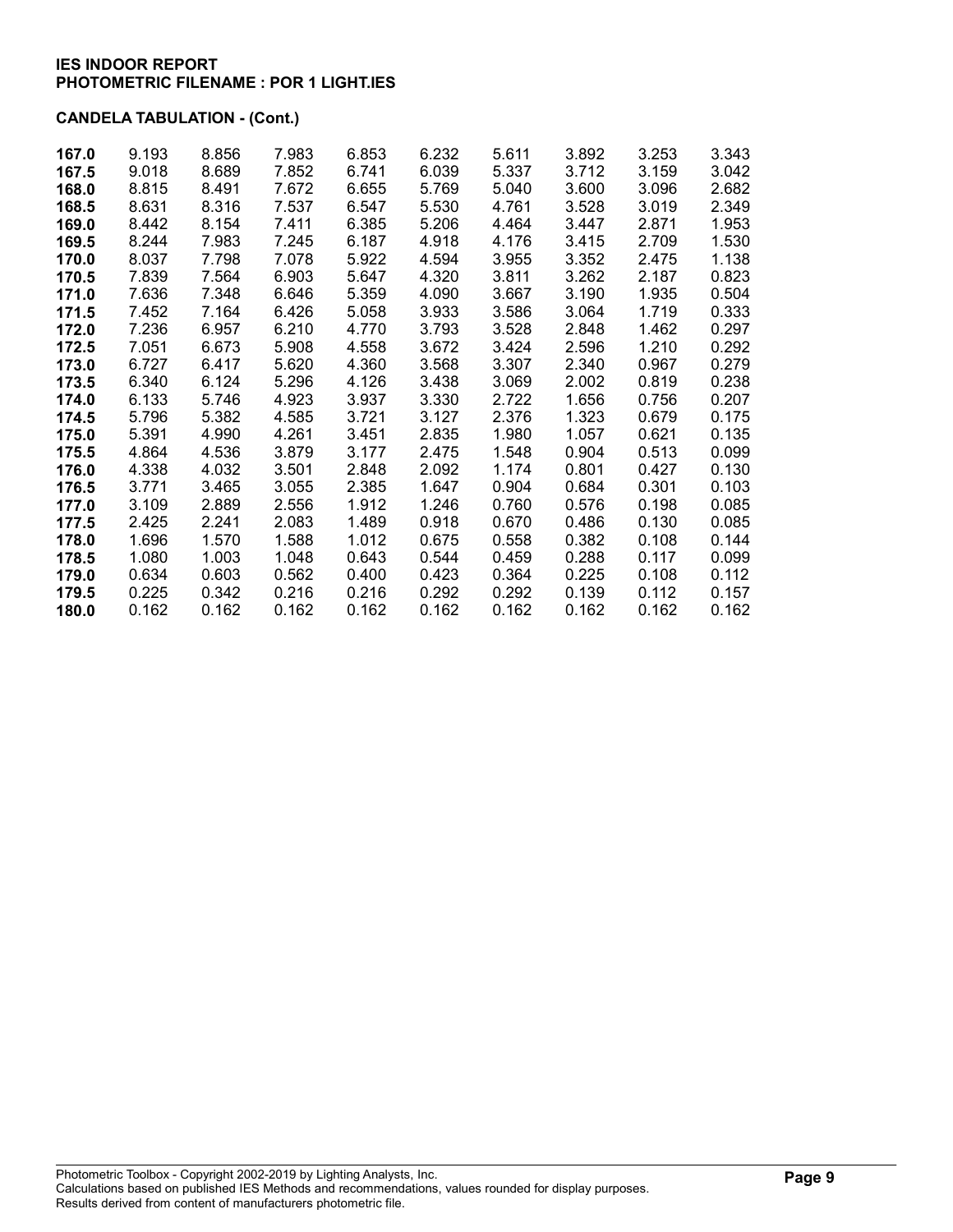#### ZONAL LUMEN SUMMARY

| Zone      | Lumens | %Lamp | %Fixt  |
|-----------|--------|-------|--------|
| $0 - 20$  | 18.34  | N.A.  | 7.40   |
| $0 - 30$  | 42.12  | N.A.  | 16.90  |
| $0 - 40$  | 70.88  | N.A.  | 28.50  |
| $0 - 60$  | 121.28 | N.A.  | 48.70  |
| $0 - 80$  | 160.46 | N.A.  | 64.40  |
| $0 - 90$  | 176.29 | N.A.  | 70.80  |
| 10-90     | 172.13 | N.A.  | 69.10  |
| 20-40     | 52.54  | N.A.  | 21.10  |
| 20-50     | 79.64  | N.A.  | 32.00  |
| 40-70     | 71.18  | N.A.  | 28.60  |
| 60-80     | 39.18  | N.A.  | 15.70  |
| 70-80     | 18.41  | N.A.  | 7.40   |
| 80-90     | 15.83  | N.A.  | 6.40   |
| 90-110    | 28.94  | N.A.  | 11.60  |
| 90-120    | 41.70  | N.A.  | 16.70  |
| 90-130    | 52.36  | N.A.  | 21.00  |
| 90-150    | 66.75  | N.A.  | 26.80  |
| 90-180    | 72.84  | N.A.  | 29.20  |
| 110-180   | 43.90  | N.A.  | 17.60  |
| $0 - 180$ | 249.13 | N.A.  | 100.00 |

Total Luminaire Efficiency = N.A.%

### ZONAL LUMEN SUMMARY

| Zone    | Lumens |
|---------|--------|
| 0-10    | 4.16   |
| 10-20   | 14.19  |
| 20-30   | 23.78  |
| 30-40   | 28.76  |
| 40-50   | 27.11  |
| 50-60   | 23.30  |
| 60-70   | 20.77  |
| 70-80   | 18.41  |
| 80-90   | 15.83  |
| 90-100  | 14.75  |
| 100-110 | 14.19  |
| 110-120 | 12.76  |
| 120-130 | 10.66  |
| 130-140 | 8.36   |
| 140-150 | 6.03   |
| 150-160 | 3.86   |
| 160-170 | 1.90   |
| 170-180 | 0.33   |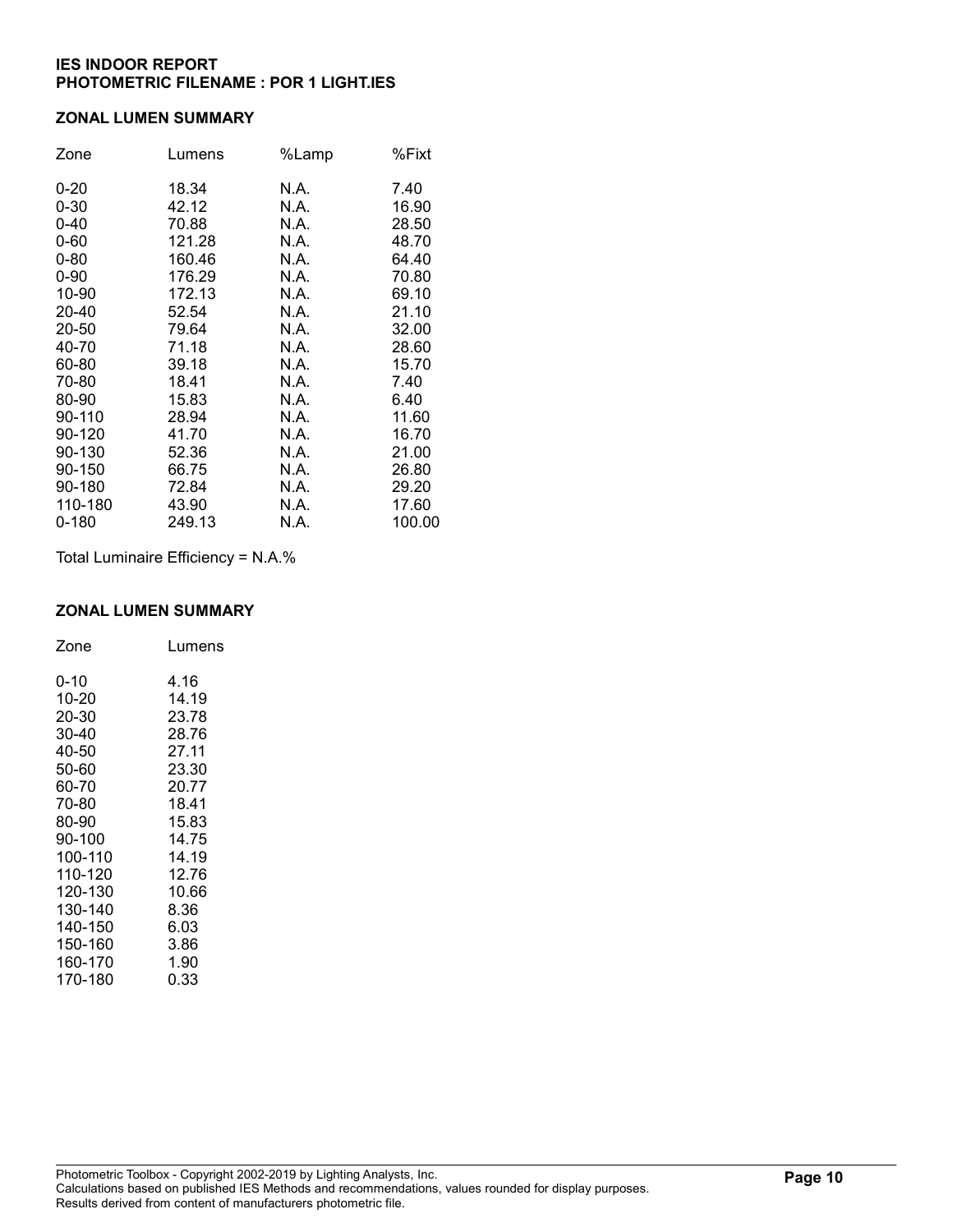#### COEFFICIENTS OF UTILIZATION - ZONAL CAVITY METHOD

Effective Floor Cavity Reflectance 0.20

| <b>RC</b>      | 80              |  | 70 |             |                 | 50           |     | 30       |     | 10       |     |    |
|----------------|-----------------|--|----|-------------|-----------------|--------------|-----|----------|-----|----------|-----|----|
| <b>RW</b>      | 70 50 30 10     |  |    | 70 50 30 10 |                 | 50 30        | -10 | 50 30    | -10 | 50 30    | -10 | 0  |
| $\Omega$       | 112 112 112 112 |  |    |             | 106 106 106 106 | 95 95 95     |     | 85 85 85 |     | 75 75 75 |     | 71 |
| -1             | 10094 89 85     |  |    | 94 89 85 81 |                 | 80 76 73     |     | 71 68 66 |     | 63 61 59 |     | 54 |
| 2              | 90 81 74 68     |  |    | 85 77 71 65 |                 | 69 64 59     |     | 61 57 53 |     | 54 51 48 |     | 44 |
| 3              | 82 71 63 56     |  |    | 77 67 60 54 |                 | 60 54 49     |     | 54 49    | -44 | 47 44 40 |     | 37 |
| $\overline{4}$ | 75 63 54 47     |  |    | 70 60 51 45 |                 | 53 47 41     |     | 48 42 38 |     | 42 38 34 |     | 31 |
| 5              | 69 56 47 40     |  |    | 65 53 45 39 |                 | 48 41 36     |     | 43 37 33 |     | 38 33 30 |     | 27 |
| 6              | 63 50 41 35     |  |    | 60 48 40 34 |                 | 43 36 31     |     | 39 33 29 |     | 34 30 26 |     | 23 |
| $\overline{7}$ | 59 45 37 31     |  |    | 55 43 35 29 |                 | 39 32 27     |     | 35 29 25 |     | 31 27 23 |     | 21 |
| 8              | 54 41 33 27     |  |    | 51 39 32 26 |                 | 36 29 24     |     | 32 26 22 |     | 29 24 21 |     | 18 |
| 9              | 51 38 30 24     |  |    | 48 36 28 23 |                 | 33 26 22     |     | 29 24 20 |     | 27 22 19 |     | 16 |
| 10             | 47 35 27 22     |  |    | 45 33 26 21 |                 | $30\,24\,20$ |     | 27 22 18 |     | 25 20 17 |     | 15 |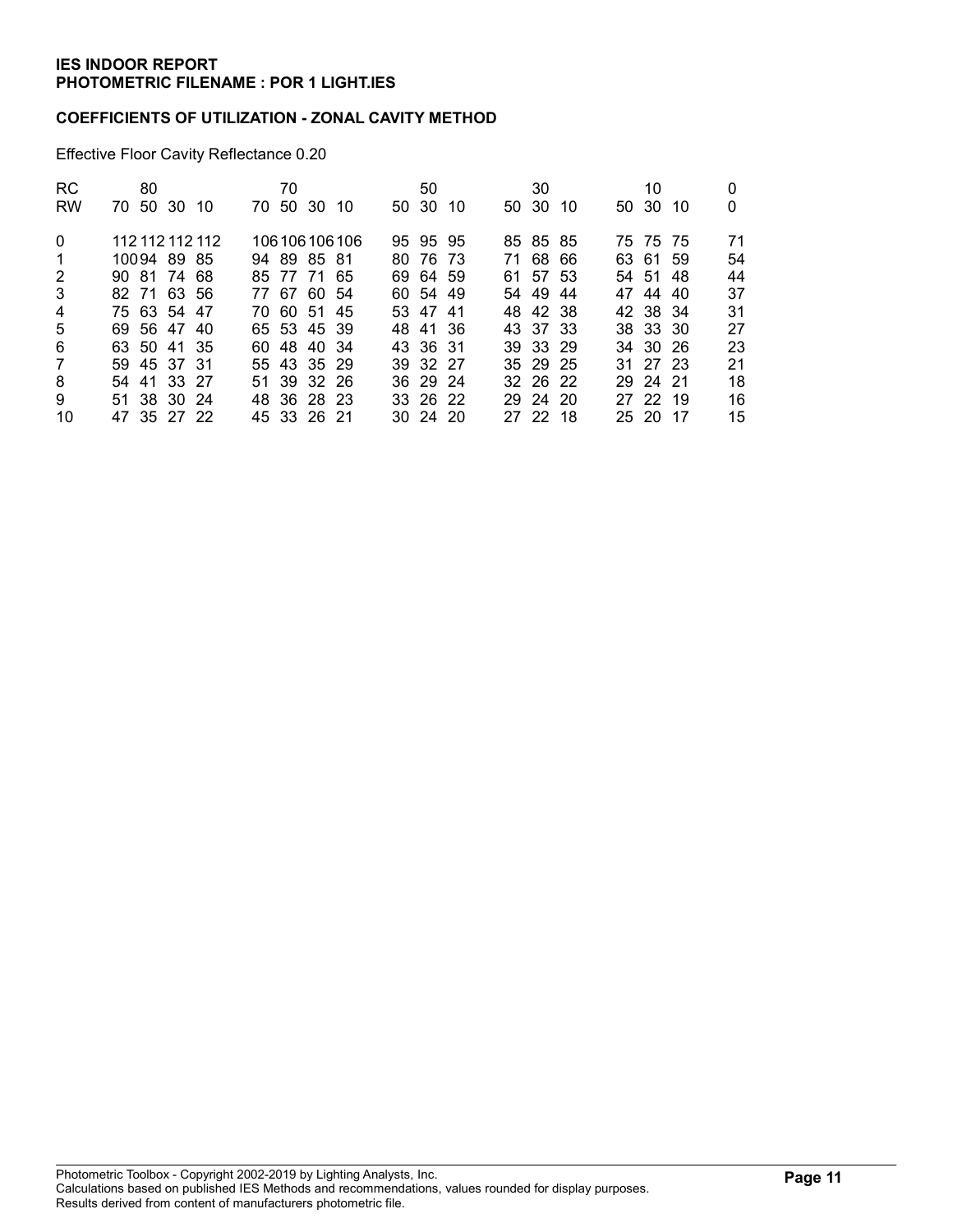### UGR TABLE - CORRECTED

| Reflectances<br><b>Ceiling Cavity</b><br>Walls<br><b>Floor Cavity</b> |        | 70<br>50<br>20              | 70<br>30<br>20 | 50<br>50<br>20 | 50<br>30<br>20 | 30<br>30<br>20 | 70<br>50<br>20 | 70<br>30<br>20            | 50<br>50<br>20 | 50<br>30<br>20 | 30<br>30<br>20 |  |
|-----------------------------------------------------------------------|--------|-----------------------------|----------------|----------------|----------------|----------------|----------------|---------------------------|----------------|----------------|----------------|--|
| Room Size                                                             |        | <b>UGR Viewed Crosswise</b> |                |                |                |                |                | <b>UGR Viewed Endwise</b> |                |                |                |  |
| $X=2H$                                                                | $Y=2H$ | 10.0                        | 11.1           | 10.7           | 11.9           | 12.8           | 8.2            | 9.4                       | 8.9            | 10.1           | 11.1           |  |
|                                                                       | 3H     | 12.3                        | 13.4           | 13.0           | 14.1           | 15.1           | 10.0           | 11.1                      | 10.8           | 11.9           | 12.9           |  |
|                                                                       | 4H     | 13.4                        | 14.4           | 14.2           | 15.2           | 16.2           | 10.9           | 11.9                      | 11.6           | 12.7           | 13.6           |  |
|                                                                       | 6H     | 14.5                        | 15.5           | 15.3           | 16.3           | 17.3           | 11.6           | 12.6                      | 12.4           | 13.4           | 14.3           |  |
|                                                                       | 8H     | 15.1                        | 15.9           | 15.9           | 16.8           | 17.8           | 12.0           | 12.9                      | 12.8           | 13.7           | 14.7           |  |
|                                                                       | 12H    | 15.6                        | 16.4           | 16.4           | 17.2           | 18.3           | 12.3           | 13.1                      | 13.1           | 13.9           | 15.0           |  |
| 4H                                                                    | 2H     | 10.5                        | 11.5           | 11.3           | 12.3           | 13.3           | 9.0            | 10.0                      | 9.8            | 10.8           | 11.8           |  |
|                                                                       | 3H     | 13.1                        | 14.0           | 13.9           | 14.8           | 15.8           | 11.1           | 12.0                      | 11.9           | 12.8           | 13.8           |  |
|                                                                       | 4H     | 14.4                        | 15.2           | 15.2           | 16.0           | 17.0           | 12.1           | 12.9                      | 12.9           | 13.7           | 14.7           |  |
|                                                                       | 6H     | 15.7                        | 16.4           | 16.5           | 17.2           | 18.3           | 13.0           | 13.7                      | 13.8           | 14.5           | 15.5           |  |
|                                                                       | 8H     | 16.3                        | 17.0           | 17.1           | 17.8           | 18.9           | 13.4           | 14.1                      | 14.2           | 14.9           | 15.9           |  |
|                                                                       | 12H    | 16.9                        | 17.5           | 17.8           | 18.4           | 19.5           | 13.8           | 14.4                      | 14.6           | 15.3           | 16.3           |  |
| 8H                                                                    | 4H     | 14.7                        | 15.4           | 15.6           | 16.3           | 17.3           | 12.7           | 13.3                      | 13.5           | 14.2           | 15.2           |  |
|                                                                       | 6H     | 16.3                        | 16.8           | 17.1           | 17.7           | 18.7           | 13.8           | 14.4                      | 14.6           | 15.2           | 16.3           |  |
|                                                                       | 8H     | 17.0                        | 17.6           | 17.9           | 18.4           | 19.5           | 14.3           | 14.8                      | 15.2           | 15.7           | 16.8           |  |
|                                                                       | 12H    | 17.9                        | 18.3           | 18.7           | 19.2           | 20.3           | 14.9           | 15.3                      | 15.7           | 16.2           | 17.3           |  |
| 12H                                                                   | 4H     | 14.8                        | 15.4           | 15.6           | 16.3           | 17.3           | 12.8           | 13.4                      | 13.7           | 14.3           | 15.3           |  |
|                                                                       | 6H     | 16.4                        | 16.9           | 17.2           | 17.8           | 18.8           | 14.0           | 14.5                      | 14.9           | 15.4           | 16.5           |  |
|                                                                       | 8H     | 17.2                        | 17.7           | 18.1           | 18.6           | 19.7           | 14.7           | 15.1                      | 15.5           | 16.0           | 17.1           |  |

Maximum UGR = 20.3